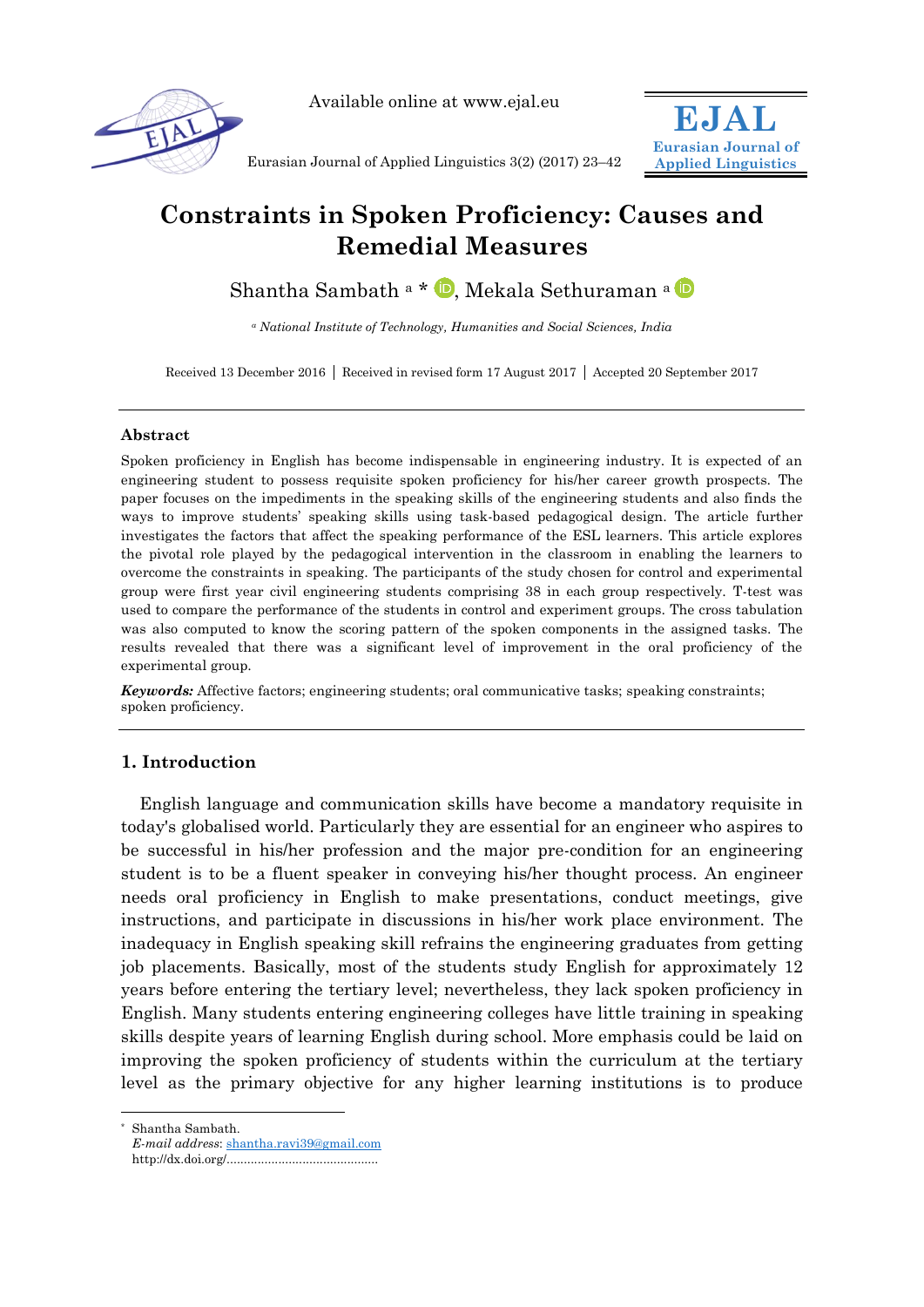employable graduates. The researcher of the study is an English teacher, who considers that it is necessary to develop the speaking skills of the engineering students for their academic excellence and career prospects. With this regard, this study focuses on constraints faced by the engineering students while speaking English and also manages to find a way to improve students' speaking skills using task-based teaching approach. It further explores teacher's perceptions of the problems students encounter while speaking English and the crucial role played by the pedagogical intervention in helping the learners to develop their speaking skills. It is expected that the outcomes of the study would enhance the development of the participants' speaking performance and also provide more insight for teachers to intervene into alternative activities to develop speaking skills for ESL learners in engineering context.

# **2. Review of Literature**

This part covers three main aspects: significance of speaking, constraints in speaking for ESL speakers, and a task-based learning approach.

### *2.1. Significance of speaking*

Speaking English is considered as the main goal of many learners as it is the significant skill they need to acquire, and they assess their progress in terms of their proficiency attainment. According to Bygate (1987) the learners of a language are judged by this skill. Speaking is a crucial part of language learning and teaching. Nunan (1991a) wrote, "Success is measured in terms of the ability to carry out a conversation in the (target) language" (p-34). McDonough and Shaw (as cited in Jamila, 2013) indicate that a person may often be judged about his/ her language competence from his/ her speaking rather than from any of the other language skills. Reimer (2007) states that the engineering students are required to acquire a range of skills, in which speaking skills in English is a vital component to meet the expectation of academia and industry. Zaremba (2006) indicates that speaking skills are usually placed ahead of work experience, motivation, and academic credentials as criteria for new recruitment for employment. Harmer (2007) states three main reasons for getting students to speak in the classroom: firstly, speaking activities provide rehearsal opportunities; secondly, speaking tasks provide feedback for both teacher and students and finally they provide opportunities to the students to activate various elements of language they have stored in their repertoire. A regular speaking task in the classroom can improve students' spoken proficiency. It requires teachers and students to be engaged in oral communicative tasks in real life situations. At tertiary level students require a range of speaking tasks that encourage a great degree of independence by relying on considerable oral practice mainly in the form of classroom interactions. The speaking tasks presented below take into account the above assumptions.

#### *2.2. Impediments in speaking*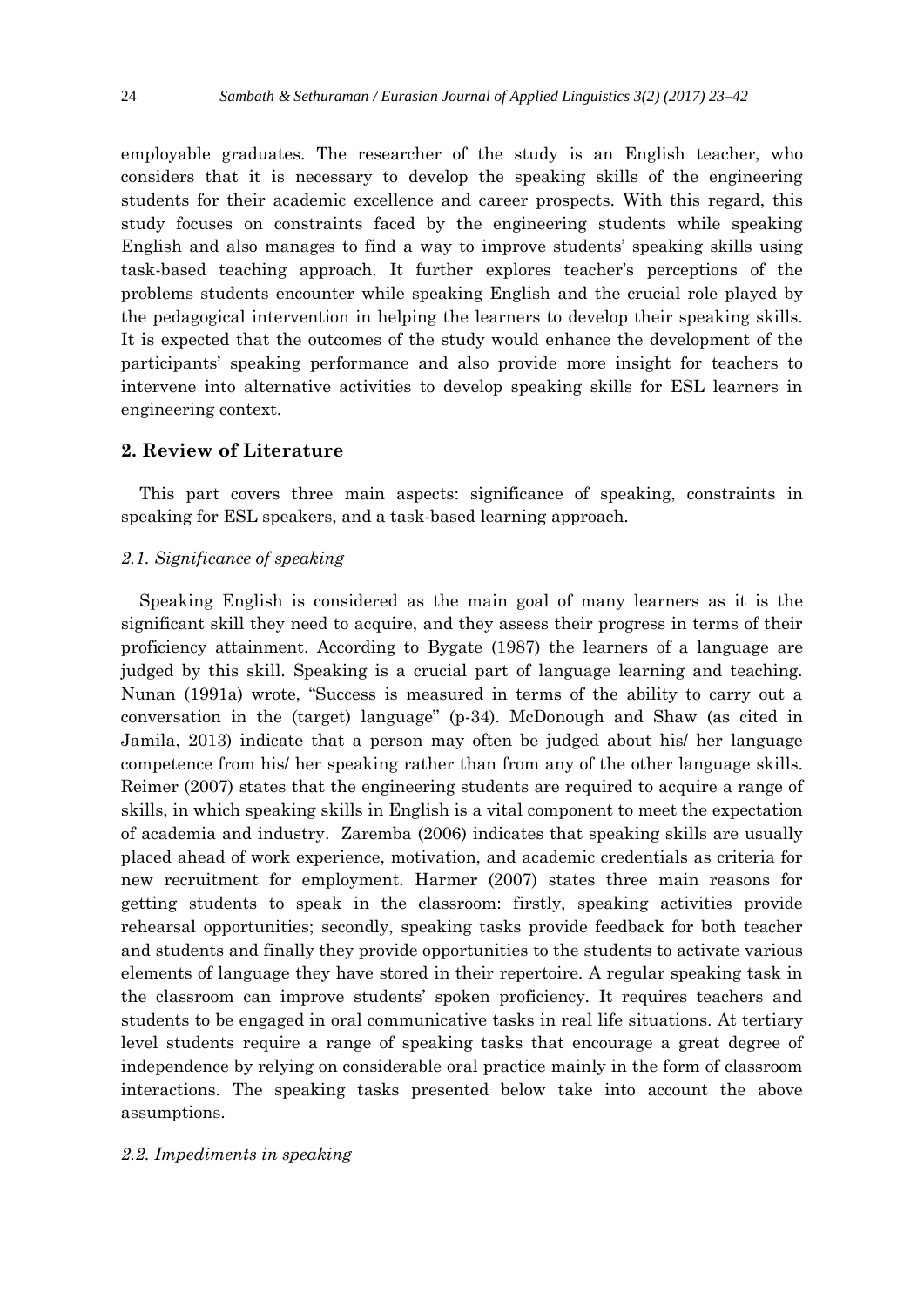Teaching speaking skills has always been a challenging task for most of the teachers in ESL context. The prime reason behind this lapse is lack of exposure to English speaking environment. Learners rarely use English for conversations among peers. Given a situation of this kind, students are not able to convey their thoughts fluently in second language as in their mother tongue. According to Horwitz, Horwitz and Cope (1986), speaking in a second language creates a "mental block" as it is always considered as problematic by majority of students. Ur (1995) lists that commonly observed factors that affect learners' speaking in language classroom are 'inhibition', 'nothing to say', 'low or uneven participation' and 'mother-tongue use'. Horwitz et al. (1986) note that anxiety related to learning in a foreign language can be classified into three primary components: communication apprehension, fear of negative evaluation, and test anxiety. Nunan (1999) and Thornby (2005) argue that psychological factors such as anxiety or shyness, lack of confidence, lack of motivation and fear of making mistakes hinder students from speaking. Liu and Jackson (2009) claim that lack of vocabulary was regarded as a main obstacle for spoken communication by Chinese English learners. Juhana (2012) states three kinds of linguistic factors that affect the learners' speaking skills are lack of vocabulary, lack of knowledge in grammar and incorrect pronunciation. In line with these issues, Shanmugasundaram (2013) in his research has broadly categorized the factors which hinder the students in performing speaking as psychological, such as inferiority complex, lack of motivation, fear, shyness etc; sociological, such as their living environment, parents' educational level and employment status etc; linguistic, such as their poor knowledge of grammar, limited vocabulary, lack of fluency, L1 interference etc; and pedagogic, such as teaching and learning method followed in their schools and colleges, absence of role models etc.. He substantiated how these factors have affected the students of Government and Private Arts and Science colleges. A similar kind of situation prevails in engineering scenario in the context of second language learning.

# *2.3. Speaking in L2- A task – based approach*

In recent years, numerous researchers in language teaching have explored Task-Based Language Teaching (TBLT) approach (Ellis, 2003; Long & Crookes, 1992; Nunan, 1988; Prabhu, 1987). The TBLT approach implies that if learners are provided with a series of tasks that involve both comprehension and production of language with a focus on meaning, language development is increased. TBLT has proved itself useful in meeting learners' needs and in providing lots of interaction opportunities in ESL classes. Nunan (1991b) highlights five features of task-based approach as follows;

- An emphasis on learning to communicate through interaction in the target language
- The introduction of authentic texts into the learning situation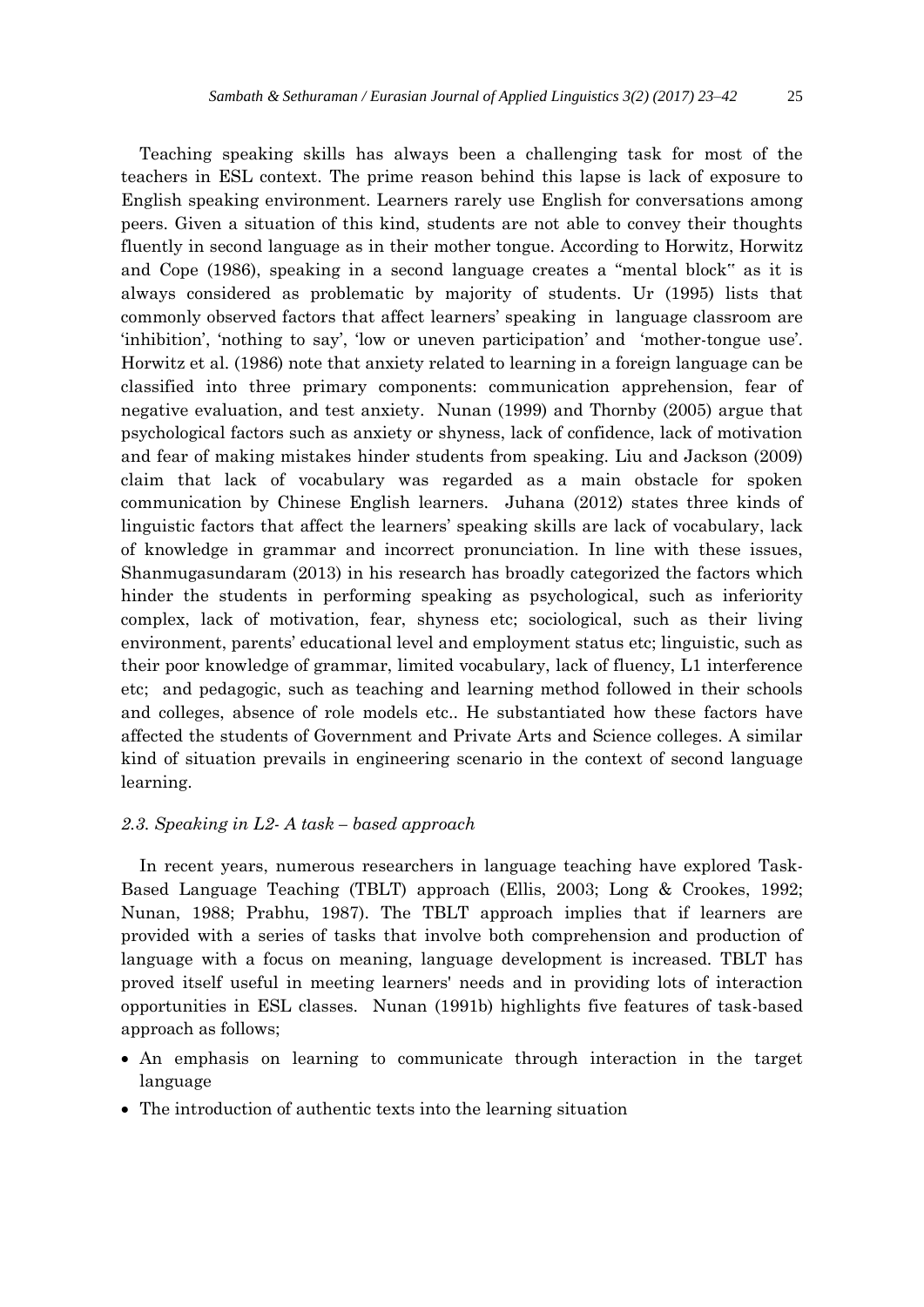- The provision of opportunities for learners to focus, not only on language, but also on the learning process itself
- An enhancement of the learner's own personal experiences as important contributing elements to classroom learning
- An attempt to link classroom language learning with language activation outside the classroom (p. 279).

In TBLT, tasks are the factors which are planned for the desired outcome in pedagogical intervention. Norris and Richards & Schmidt (as cited in Van Le, 2014) have emphasized that TBLT integrates theoretical and empirical foundations for good pedagogy with a focus on tangible learning outcomes in the form of 'tasks, and therefore, tasks are considered as the core unit of planning and instruction in language teaching. Besides, TBLT is an effective approach where speaking skills are developed by performing a series of activities as steps towards successful task completion. Tasks function as "devices for creating the conditions required for language acquisition" (Ellis, 2002, p. 226). The classroom can be an effective and congenial environment to administer oral communicative tasks for improving the English speaking abilities of the learners. Consequently, this is bound to overcome the factors that affect speaking skills of the SL learners.

# **3. Research rationale**

In the engineering curriculum, prescribed by Anna University the students are offered two papers on Technical English-I and II in their first and second semesters. One of the objectives of the papers is to develop the students' basic communication skills in English, with reference to the development of speaking skills. But priority is given for teaching other objectives such as grammar, vocabulary, writing skills for convenient reasons. In Technical English classes, the engineering students are seldom given opportunities to practice speaking, and speaking activities are not included as part of assessment in the end semester exam. Teachers consider spoken assessment as a laborious exercise, for they need to assess 60 students in the short schedule allocated to them. The students' inadequacy in spoken English is due to various reasons such as their regional medium of schooling, rural background, inadequate practice in speaking, fear of making mistakes, discouragement by peers, curriculum, teaching and assessment methodologies, less exposure to English speaking environment in academia and home, etc. Due to this negligence, numerous engineering students are passing out of the colleges and universities every year without acquiring the requisite speaking skills which are essential to the graduates for their career. The general employability of engineering students are affected by their lack of speaking skills. They are not able to perform well in their interview and lose their career opportunities. *The Times Of India* article on *National Employability Report* revealed the fact on Engineering Graduates of 2014 that 18.33% of the engineers were employable and 18.09% actually got a job. The article stated that 1.2 lakhs candidates were surveyed across the country, in which 73.63% lacked English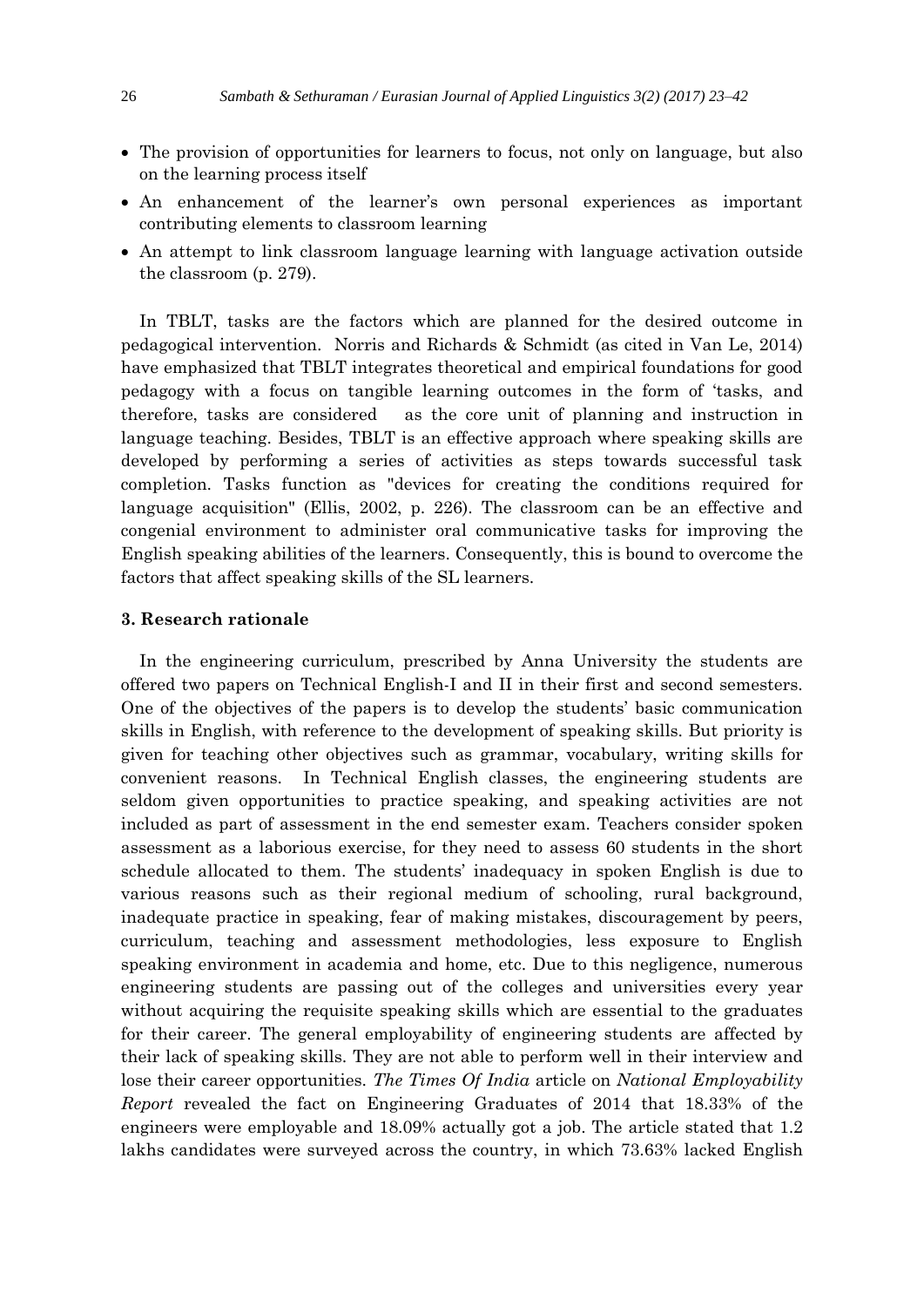speaking and comprehension skill *("*Only 18% engineering grads"*,* 2014). The importance of this skill is felt only when they are called for an interview. For this reason, to secure a job they approach English speaking centers where most of the time is spent only for grammar. Hence there is a need to improve the speaking skills of these students during their undergraduate programme.

# **4. Research Questions**

Keeping the aforementioned issues in mind, the researcher aims to answer the following research questions.

- 1. What are the constraints of ESL learners in speaking English in L2 context?
- 2. What are the factors that affect speaking skills of ESL learners?
- 3. What is the role of pedagogical intervention in improving spoken proficiency of the learners?
- 4. How the oral communicative tasks (OCT) enabled the learners to attain improvement in their speaking skill?

Details regarding how the questions are answered are provided below.

#### **5. Methodology**

#### *5.1. Participants*

The participants are first year B.E. students of Civil Engineering at M.A.M College of Engineering and Technology, Tiruchirapalli. The participants (N=76) were selected based on simple random sampling in which the samples were assigned to the control and experimental groups using lottery method (Kothari, 2004). The control and experimental groups consist of 38 students in each, and their ages range between 17 and 19 years. The participants comprise 22 females and 54 males. Most of them are from the same background with regard to their first language, previous educational experience and learning context. Even though the participants studied English for around twelve years, they were lacking speaking skill in English. Besides, proficiency level of the students ranged from below average to good in their school final mark sheet. Hence providing this kind of training is supposed to develop their speaking proficiency.

#### *5.2. Tools used in the study*

#### *5.2.1. Oral communicative tasks*

The oral communicative tasks are the primary instruments. Ellis (2003) states that tasks are tools for providing opportunities for learners to use the target language. For this reason, oral communicative tasks, which are the primary instruments, were designed to develop the students' speaking ability and also to enable them to think and generate sentences on their own. Table below shows how the oral communicative tasks were used in the study (see Table 1).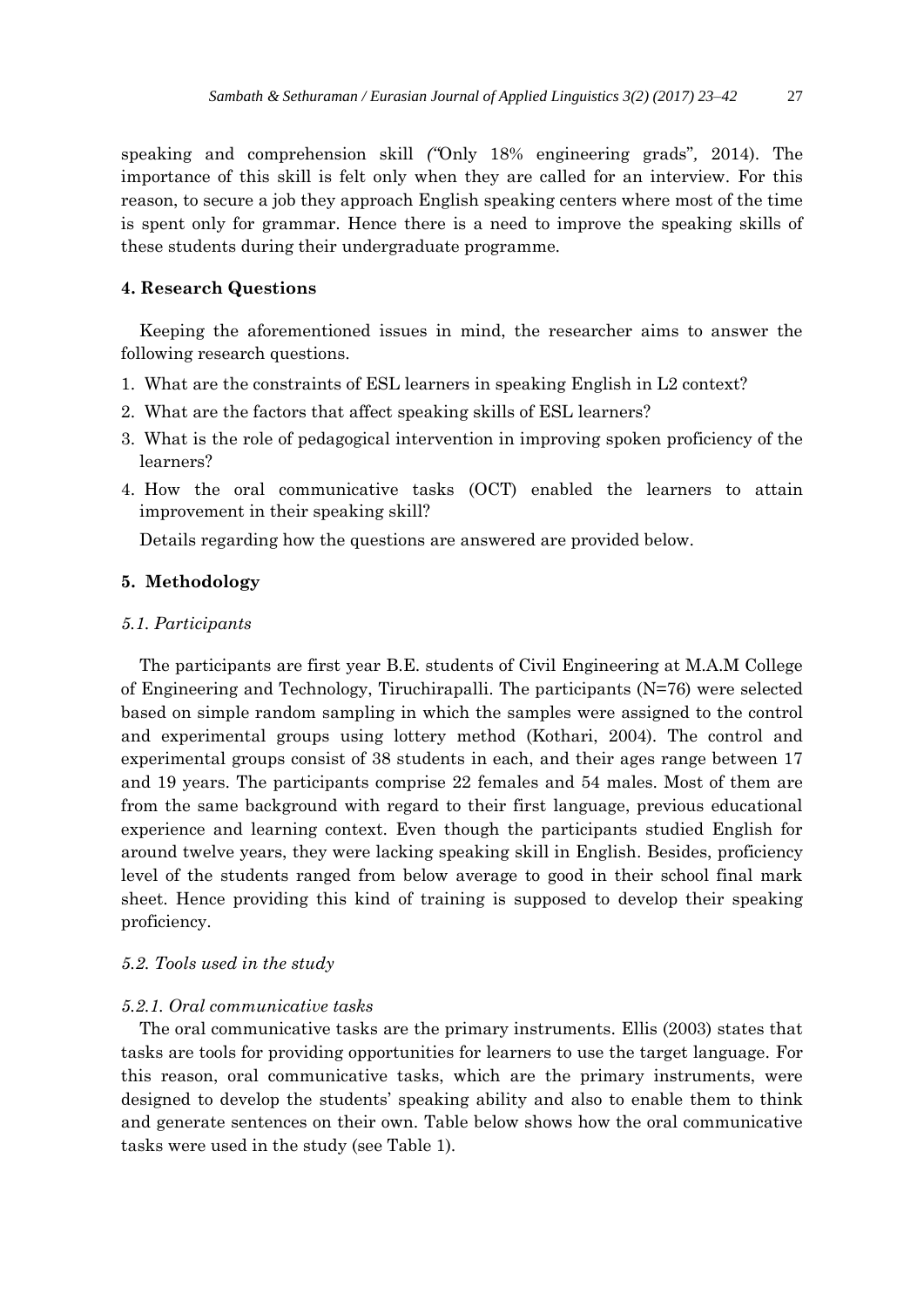| Schedule     | Name of task                                                                                                                                                                                                                                                                                                       | Task type  |
|--------------|--------------------------------------------------------------------------------------------------------------------------------------------------------------------------------------------------------------------------------------------------------------------------------------------------------------------|------------|
| Day1 &Day2   | Ice Breakers                                                                                                                                                                                                                                                                                                       | Pair       |
|              | Activity-1:- Point out the imaginative uses of the following things in 3 minutes.<br>A) Shoe lace, B) ruler, C) newspaper, D) pencil.                                                                                                                                                                              |            |
|              | Activity-2: Make as many words as possible from the phrase 'SOLVING'<br>PROBLEMS' in 3 minutes.                                                                                                                                                                                                                    |            |
| Day3& Day4   | Pre-task<br>Self-Introduction                                                                                                                                                                                                                                                                                      | Individual |
| Day5& Day6   | Initial task. Listing10 activities of given professions: Doctor, Teacher, mechanic,<br>Cashier, Farmer, Beautician                                                                                                                                                                                                 | Pair       |
| Day7& Day8   | Initial task Listing of five to do's :- To save money, To lose weight, To lead a<br>healthy life, to score marks, To be a good citizen.                                                                                                                                                                            | Group      |
| Day9&Day10   | Initial task. Mentioning associated ideas on a topic:- Gold, Freedom, Dream,<br>Mobile, Cinema, Fast food, Hobbies                                                                                                                                                                                                 | Pair       |
| Day11&Day12  | Initial task. Situation-based responses: A)Apologize for coming late to the class.<br>B) Make an excuse for not submitting the assignment on time. C) Request your<br>librarian to issue you a new library card. D) Interrupt your friends who are in a<br>discussion and ask them to accompany you to the office. | Individual |
| Day13&Day14  | Core task. Long answer interview: A) Can you describe your early schooldays?<br>B) Can you describe your village/home town/native place? C) Can you narrate<br>any funny incident/ horrible/ embarrassing incident that happened in your life?                                                                     | Pair       |
| Day15&Day16  | Core task. Discussing similarities & differences: Human Vs Computer,<br>Television Vs Newspaper, School life Vs College life, Laptop Vs I-pad, Classroom<br>learning Vs E-learning.                                                                                                                                | Group      |
| Day17&Day18  | Core task. Story completion - A young girl is alone at home, reading a horror novel,<br>there was a heavy storm outside, and she heard tapping sound coming from her<br>$door$                                                                                                                                     | Group      |
| Day19&Day20  | Core task. Role-play Neighbourhood complaint                                                                                                                                                                                                                                                                       | Pair       |
|              | In a shop-attending a customer                                                                                                                                                                                                                                                                                     |            |
|              | The mismatched roommates                                                                                                                                                                                                                                                                                           |            |
|              | Interviewing a celebrity.                                                                                                                                                                                                                                                                                          |            |
|              | A fresher and a senior student at the college                                                                                                                                                                                                                                                                      |            |
| Day21&Day22  | Core task. Group discussion                                                                                                                                                                                                                                                                                        | Group      |
|              | Who influence you the most-parents, friends, or teachers?                                                                                                                                                                                                                                                          |            |
|              | What do you prefer- Govt. job, private job, business?                                                                                                                                                                                                                                                              |            |
|              | Hard work or smart work-which is important?                                                                                                                                                                                                                                                                        |            |
|              | Democracy is hampering India's progress.                                                                                                                                                                                                                                                                           |            |
|              | Films are corrupting the Indian youth.                                                                                                                                                                                                                                                                             |            |
|              | Effects of online social networks on youth.                                                                                                                                                                                                                                                                        |            |
| Day23&Day24  | Post-task. Impromptu speech:- The best gift I have ever received                                                                                                                                                                                                                                                   | Individual |
| Beginning of | Supporting task. Short answer sessions:-                                                                                                                                                                                                                                                                           | Individual |
| every class  | -Where do you come from?                                                                                                                                                                                                                                                                                           |            |
|              | - What are your favourite dishes?                                                                                                                                                                                                                                                                                  |            |
|              | - Which movie have you watched recently?                                                                                                                                                                                                                                                                           |            |
|              | - What book have you read recently?                                                                                                                                                                                                                                                                                |            |
|              | - Do you do a part time job?                                                                                                                                                                                                                                                                                       |            |
|              | - Where do you like to go on vacation?                                                                                                                                                                                                                                                                             |            |
|              | -Do you associate yourself with any of the social networks?                                                                                                                                                                                                                                                        |            |

Table 1. Oral communicative tasks.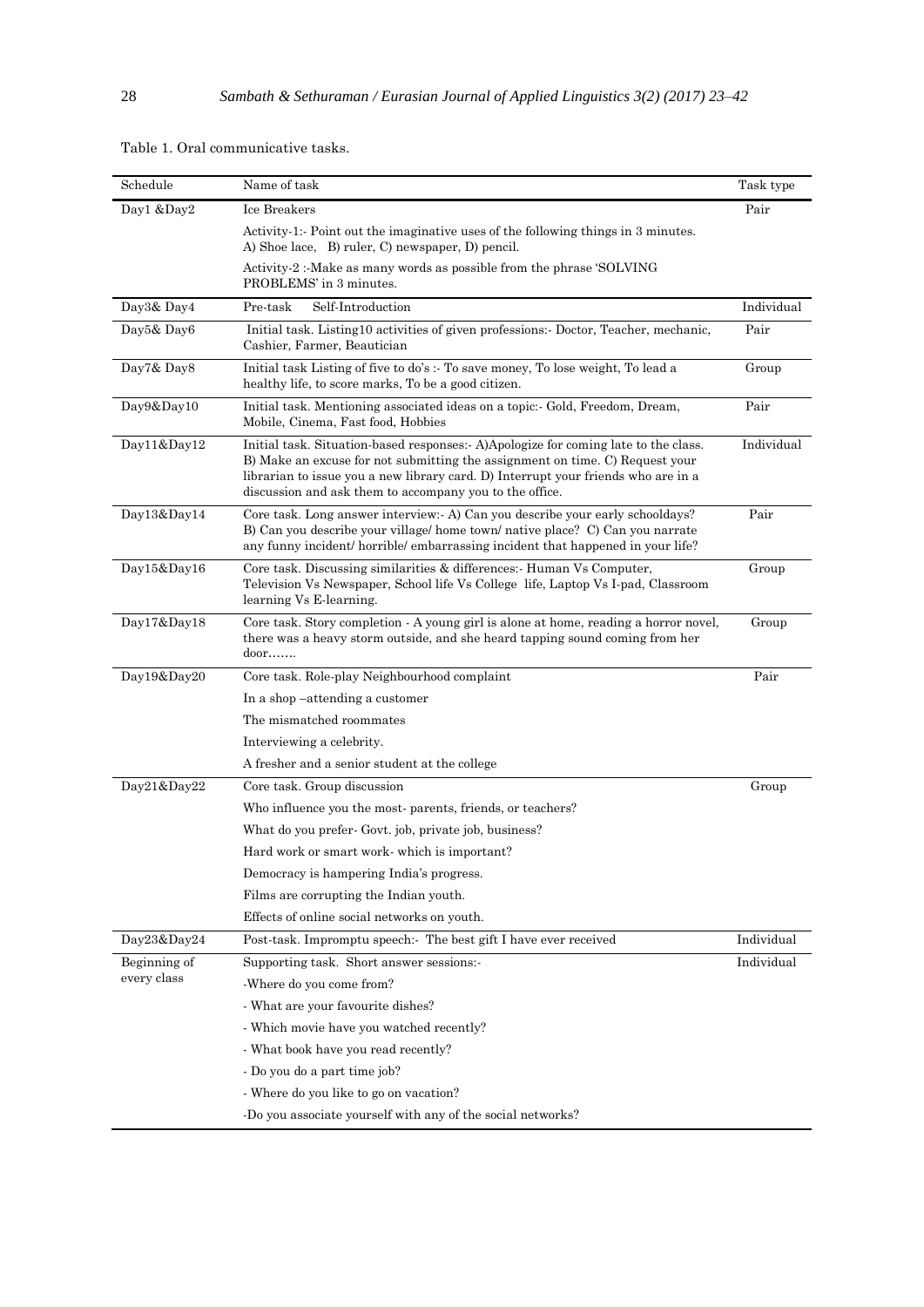#### *5.2.2. Questionnaire*

A pre-study questionnaire was administered to elicit details regarding the participants' profile. Besides, a post-study questionnaire was used to collect feedback from the participants upon the implementation of the oral communicative tasks.

#### *5.2.3. Observation sheet*

The observation sheet was used to note down the students' performance of the tasks – their ability to perform the task, their choice of diction, their sentence construction, coherence in their utterance, and correct pronunciation of words. At the end of each task completion the data from the observation sheet were transferred to the scoring sheet which includes assessing parameters – the task performance was scored as per the analytical rubrics specified in the Common European Framework of Reference (CEFR).

#### *5.3. Scoring rubrics*

The pre- and post-tasks and the task performances were assessed using the analytic parameters of spoken language scoring indicated by the Council of Europe (2001) in the CEFR. It includes the assessing parameters such as fluency, grammar, idea, volume and pronunciation. The assessment criteria and weightage of marks are tabulated.

Table 2.CEFR Speaking Assessment Criteria

| Components Tested          | Weightage of marks |
|----------------------------|--------------------|
| Fluency & coherence        | 4 marks            |
| Grammatical Acceptability  | 2 marks            |
| Ability to expand the Idea | 1 mark             |
| Volume                     | 2 marks            |
| Pronunciation              | 1 mark             |
| Maximum Score              | 10 marks           |

#### *5.4. Implementation*

In this experimental study, a schedule of 24 classes with 50 minutes spread over a period of 12 weeks was conducted to develop speaking proficiency of the learners. At the outset, the experimental group was given a general idea about the importance of developing speaking skills and to be fluent in English language as prospective engineers. They were also given general idea about the OCT sessions and its significance. *Self- Introduction* was administered to the control and experimental groups, as a pre-task to note their entry level. In *Self Introduction*, almost all the students participated enthusiastically in the experimental group. The control group also performed well in the pre-task as it was an opportunity to acquaint with others, and they came forward to perform with curiosity. The oral communicative tasks were administered to the experimental group. The tasks were assigned in a graded structure, and this sequencing of tasks enabled the students to perform voluntarily.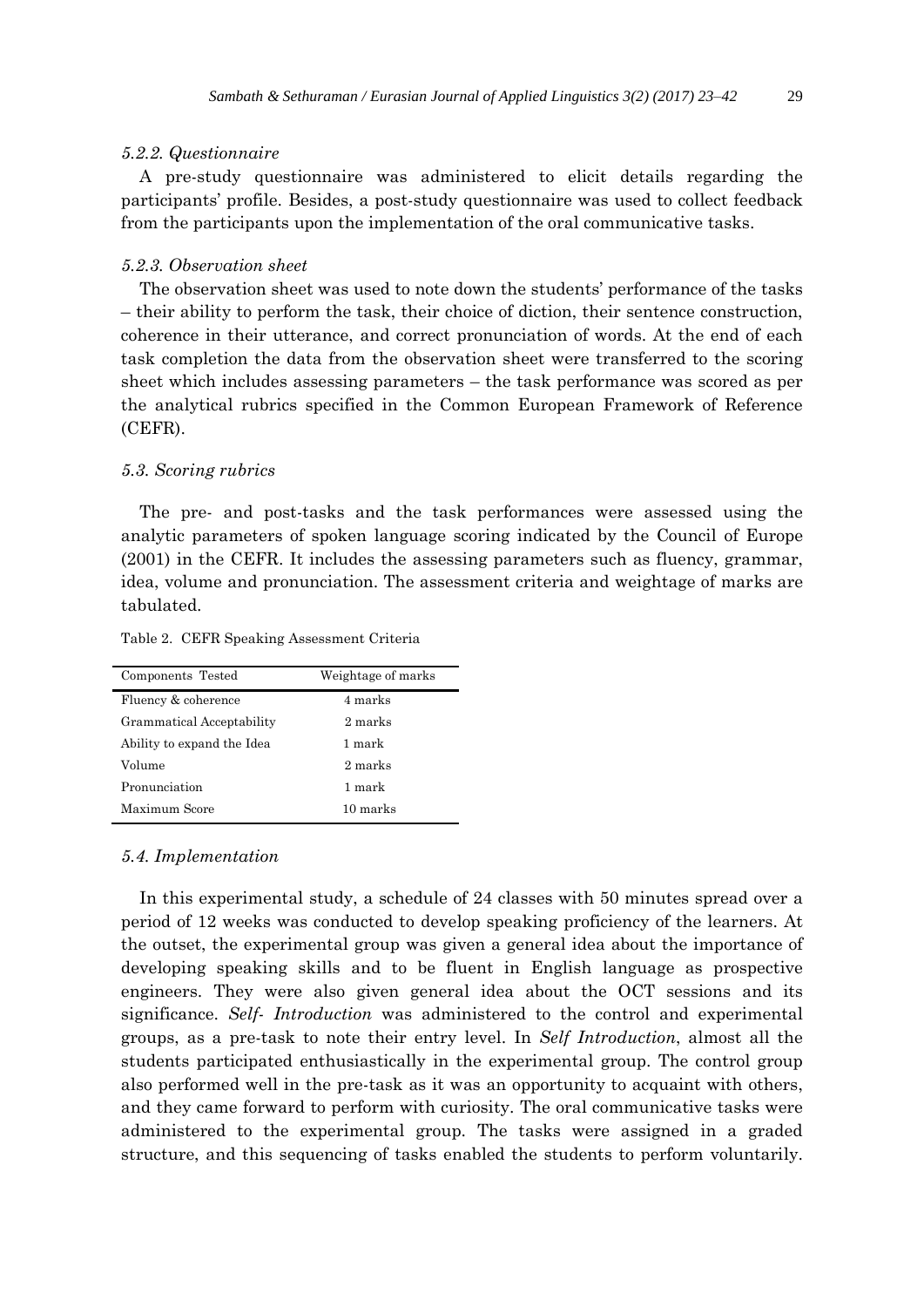However, Technical English (Code: H6152) course was handled to the control and experimental groups as a part of the main stream syllabus prescribed by Anna University. Though the course content deals with modules on Listening, Speaking, Reading and Writing skills (LSRW), the teachers give significance to grammar and technical content. This course content was followed for the control group students. In addition, the experimental group was facilitated with OCT sessions, to improve their speaking proficiency. Subsequently, two ice breaker sessions were handled to the experimental group at the beginning of the OCT to prepare the learners to take part in the tasks actively.

The list of administered OCT is comprehensively discussed in this section (see Table 1). In initial task (see Day 5 &Day 6), the students were expected to list out the activities with reference to the given professions in words and phrases. The next task (see Day 7  $\&$  8) was done as group task. In the third task on mentioning five associated ideas on Facebook, dream, etc., the learners seemed to be more confident and were not concerned about their friends' negative evaluation. They corrected their mistakes from teacher's feedback. In fourth task on situation based responses most of the students used general terms such as 'sorry', 'congrats', 'excuse me', etc. Only a few responded appropriately. Furthermore, the learners showed interest in long answer interview and participated with excitement, despite their speaking constraints. Their anxiety level reduced substantially in due course. Peer pressure and teacher's motivation influenced the slow learners to interact in the class. In the sixth task on discussing the similarities and differences, the students made a sincere attempt, and many students showed steady improvement in delivering a coherent content. The duration of interaction also duly increased over time. This task turned out to be interactive, and the students voluntarily contributed, as in the case of previous task. The seventh task on Story Completion elicited instantaneous interaction and girls interacted well. In the subsequent task on Role- play, though the students had a few grammatical errors, they were able to enact their roles skillfully. Pauses and fillers reduced considerably. There was maximum participation in the following ninth task on Group Discussion. The initiators of Group Discussion had an influence on reluctant performers. The post-task on Impromptu Speech was administered to both the control and experimental groups to perceive the difference in attainment of spoken proficiency. During the final task on Impromptu speech, there was a substantial improvement in the experimental group. The post-task was assigned to the control group, and they felt reluctant. They were not able to perform the tasks, as they were not exposed to the nuances of content generation and delivery mechanism of speaking skill and strategic implication of oral communicative tasks.

# **6. Data analysis and findings**

The focus of the study was to examine whether TBLT approach has a positive effect on first year civil engineering students with respect to their speaking proficiency. The quantitative analyses were computed using the Statistical Package for the Social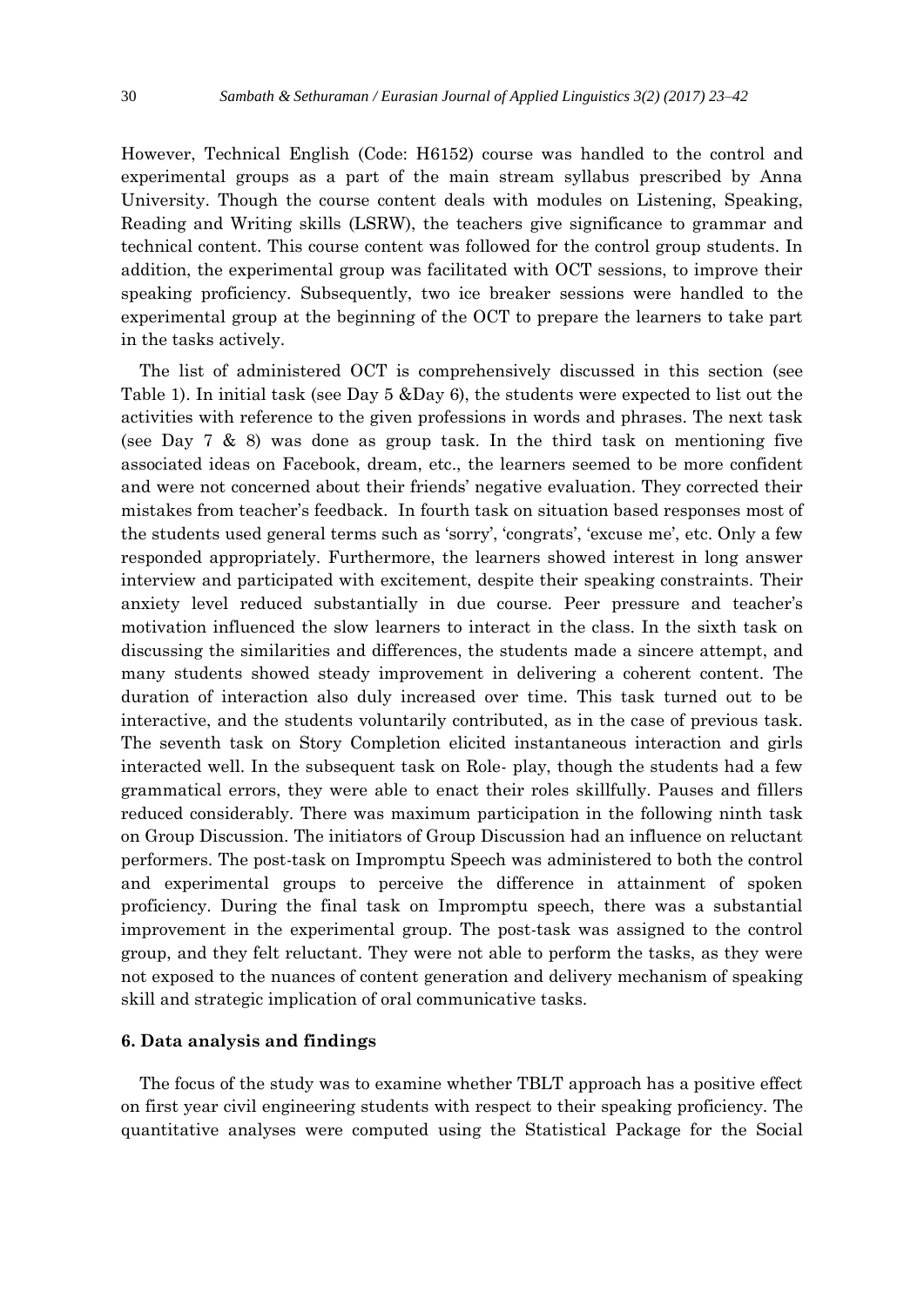Sciences (SPSS 17). The qualitative data were interpreted from the observation sheets noted during the implementation of OCTs, in pre and post-tasks.

#### *6.1. Independent sample t-test for spoken components in pre-task*

Independent sample t-test was run to compare the mean scores of each speaking component in the pre-task scores of the control and the experimental groups. The mean and standard deviation of the scores of the participants (N=76) are tabulated in Table 3.

| Test Component | Group        | N  | М    | S.D  | T Value | P    |
|----------------|--------------|----|------|------|---------|------|
| Fluency        | Experimental | 38 | 1.38 | 0.54 | 0.48    | 0.63 |
|                | Control      | 38 | 1.32 | 0.65 |         |      |
| Grammar        | Experimental | 38 | 0.59 | 0.20 | 3.56    | 0.01 |
|                | Control      | 38 | 0.45 | 0.16 |         |      |
| Idea/Content   | Experimental | 38 | 0.54 | 0.24 | 1.21    | 0.23 |
|                | Control      | 38 | 0.47 | 0.23 |         |      |
| Volume         | Experimental | 38 | 0.76 | 0.25 | 4.83    | 0.01 |
|                | Control      | 38 | 0.49 | 0.25 |         |      |
| Pronunciation  | Experimental | 38 | 0.61 | 0.21 | 3.76    | 0.01 |
|                | Control      | 38 | 0.45 | 0.16 |         |      |
| Total          | Experimental | 38 | 3.91 | 1.01 | 2.81    | 0.01 |
|                | Control      | 38 | 3.16 | 1.30 |         |      |
|                |              |    |      |      |         |      |

Table 3. Independent samples t-test for spoken components in pre-task

\*M = Mean, \*\*SD = Standard Deviation

The above table reveals that there is no significant difference observed between the control and experimental groups in terms of fluency and idea/content in the pre-task score. They were not able to generate idea in the initial stage, as they were lacking in content. There is a significant difference between the groups in terms of grammatical ability, volume, pronunciation and total score  $(p< 0.01)$ . The reason for this difference might be the reluctance of the control group in performing the pre-task. Moreover volume, pronunciation and grammar are considered as subsidiary parameters compared to the main scoring parameters such as fluency and content generation.

# *6.2. Cross tabulation*

Cross tabulation was computed and tabulated to interpret the students' scoring pattern of speaking components in tasks. As seen, it gives a clear idea on their scoring pattern.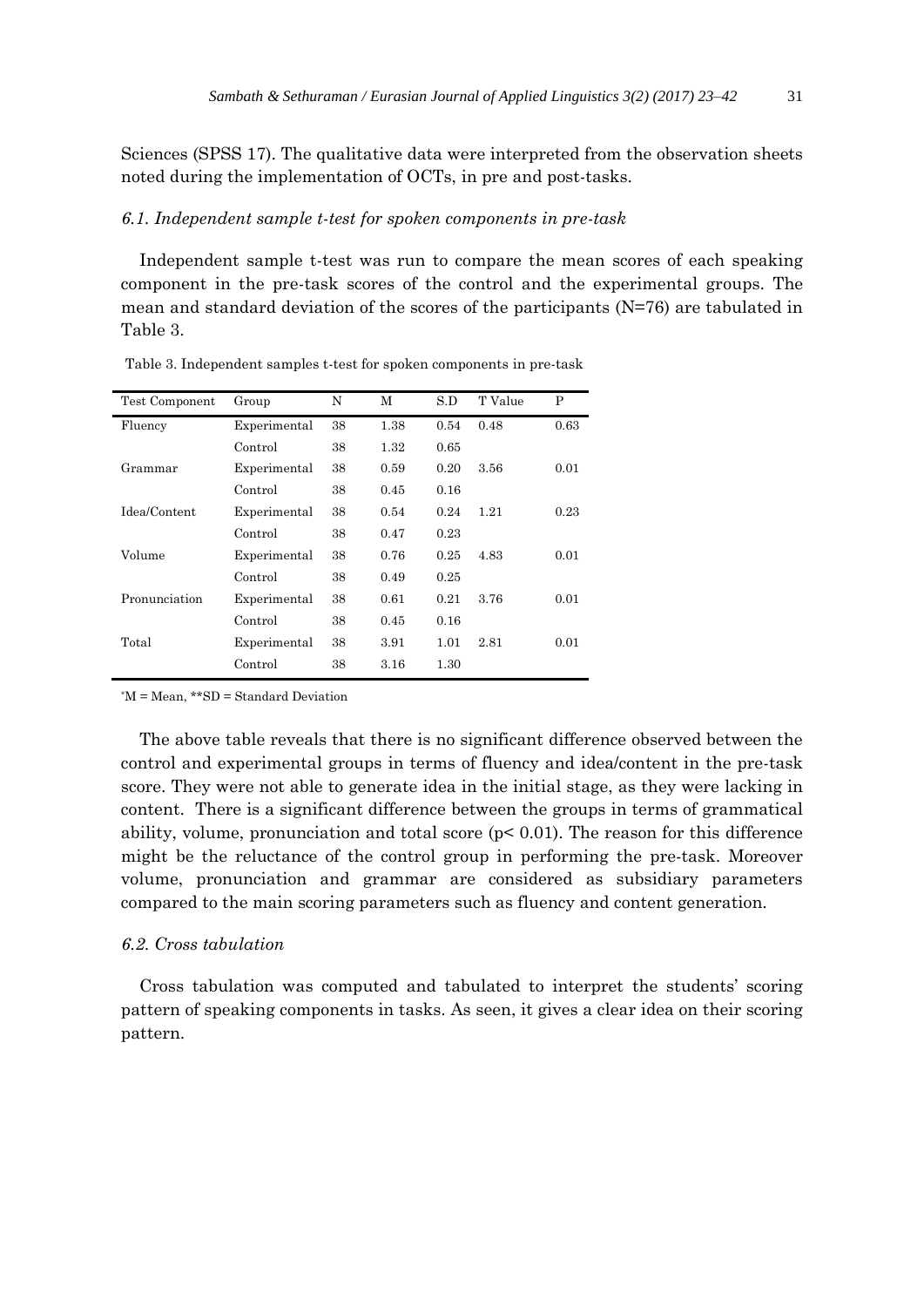| Score range                |                  |                  |                  |                  | Tasks            |                  |                  |                  |                |
|----------------------------|------------------|------------------|------------------|------------------|------------------|------------------|------------------|------------------|----------------|
| in Fluency                 | $\overline{1}$   | $\overline{2}$   | 3                | $\overline{4}$   | 5                | 6                | 7                | 8                | 9              |
| $\mathbf{0}$               | 22               | 10               | 8                | 5                | 5                | 5                | 26               | 14               | $\overline{4}$ |
| 0.5                        | $\overline{0}$   | $\boldsymbol{0}$ | $\boldsymbol{0}$ | $\mathbf{1}$     | 0                | 1                | $\boldsymbol{0}$ | $\overline{0}$   | $\overline{0}$ |
| 1                          | 6                | 11               | 9                | 14               | 7                | $\overline{4}$   | $\overline{0}$   | $\overline{0}$   | $\overline{2}$ |
| $1.5\,$                    | $\overline{2}$   | 5                | 5                | 5                | 11               | 6                | $\boldsymbol{0}$ | $\mathbf{1}$     | 3              |
| $\overline{2}$             | 6                | 9                | 13               | 12               | 13               | 14               | $\overline{4}$   | 7                | 5              |
| 2.5                        | $\overline{2}$   | 3                | 3                | $\mathbf{1}$     | $\overline{2}$   | 6                | 6                | 9                | 13             |
| 3                          | $\overline{0}$   | $\boldsymbol{0}$ | $\boldsymbol{0}$ | $\overline{0}$   | $\boldsymbol{0}$ | $\overline{2}$   | $\overline{2}$   | 6                | 6              |
| 3.5                        | $\overline{0}$   | $\boldsymbol{0}$ | $\boldsymbol{0}$ | $\boldsymbol{0}$ | $\boldsymbol{0}$ | $\boldsymbol{0}$ | $\boldsymbol{0}$ | $\mathbf{1}$     | $\overline{4}$ |
| $\overline{4}$             | $\boldsymbol{0}$ | $\boldsymbol{0}$ | $\boldsymbol{0}$ | $\boldsymbol{0}$ | $\boldsymbol{0}$ | $\boldsymbol{0}$ | $\boldsymbol{0}$ | $\boldsymbol{0}$ | 1              |
| Total no of<br>respondents | 38               | 38               | 38               | 38               | 38               | 38               | 38               | 38               | 38             |

Table 4. Cross tabulation of speaking component-Fluency in tasks

Table 4 shows the students' scoring range in fluency. In the first task on *Self-Introduction* 22 students scored 0 out of 4. In the consequent tasks their scoring improved, except in task7 on *Story completion.* In that task, 26 students scored 0, as the learners were not able to be creative in composing a story, and their level of participation comparatively reduced.

| Score range                | Tasks          |                |                |                     |                |    |                |    |    |  |
|----------------------------|----------------|----------------|----------------|---------------------|----------------|----|----------------|----|----|--|
| in grammar                 | 1              | $\bf{2}$       | 3              | $\overline{\bf{4}}$ | 5              | 6  | 7              | 8  | 9  |  |
| $\overline{0}$             | 22             | 11             | 8              | 5                   | 5              | 5  | 26             | 14 | 4  |  |
| 0.5                        | 10             | 16             | 22             | 25                  | 24             | 18 | 9              | 1  | 12 |  |
| 1                          | 6              | 11             | 8              | 8                   | 9              | 14 | 3              | 22 | 19 |  |
| 1.5                        | $\overline{0}$ | $\overline{0}$ | $\overline{0}$ | $\overline{0}$      | $\overline{0}$ | 1  | $\overline{0}$ | 1  | 3  |  |
| Total no of<br>respondents | 38             | 38             | 38             | 38                  | 38             | 38 | 38             | 38 | 38 |  |

Table 5. Cross tabulation of speaking component-Grammar in tasks

Table 5 shows the students' range of scores with respect to the grammar aspect in tasks. It is generally observed that the students made grammatical mistakes in the initial stage which is evident from considerable number of students securing 0 in the first task. Subsequently they were able to correct their errors, and mistakes substantially reduced in the last set of tasks.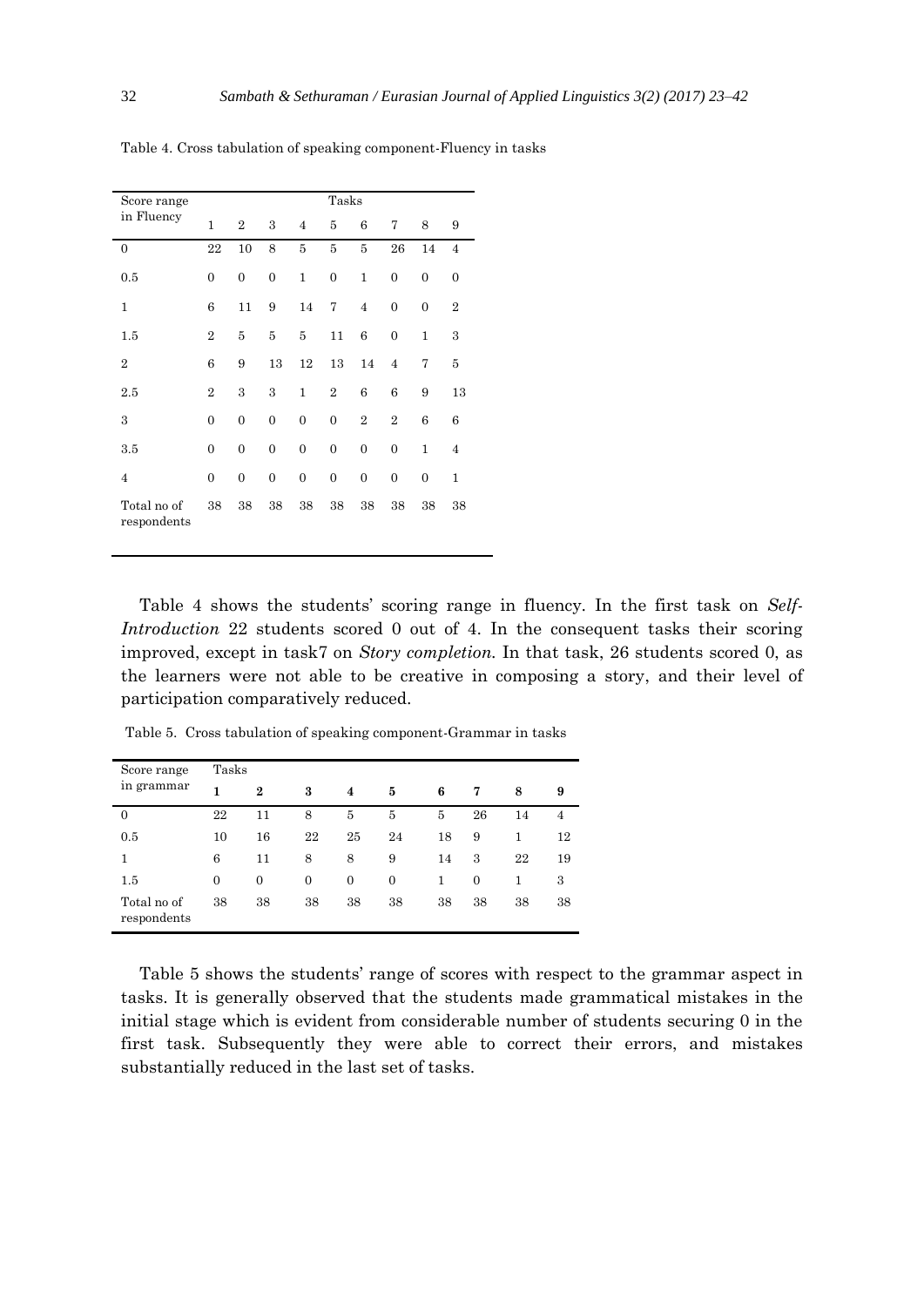| Score range                | Tasks |                  |    |    |    |    |    |    |    |
|----------------------------|-------|------------------|----|----|----|----|----|----|----|
| in content                 | 1     | $\boldsymbol{2}$ | 3  | 4  | 5  | 6  | 7  | 8  | 9  |
| 0                          | 25    | 11               | 10 | 8  | 6  | 7  | 26 | 14 | 4  |
| 0.5                        | 12    | 21               | 23 | 26 | 26 | 24 | 9  | 6  | 20 |
|                            | 1     | 6                | 5  | 6  | 6  | 7  | 3  | 18 | 14 |
| Total no of<br>respondents | 38    | 38               | 38 | 38 | 38 | 38 | 38 | 38 | 38 |

Table 6. Cross tabulation of speaking component-Idea/ content in tasks

Table 6 denotes the students' scoring range secured with reference to generating idea/content in tasks. In the early stage the students were lacking in content and were not able to generate ideas in the initial stage. Eventually they developed in generating ideas. Their scoring in content also gradually improved.

| Score range                | Tasks          |                |                |                |                |                |              |          |    |  |
|----------------------------|----------------|----------------|----------------|----------------|----------------|----------------|--------------|----------|----|--|
| in Volume                  | 1              | $\overline{2}$ | 3              | 4              | 5              | 6              | 7            | 8        | 9  |  |
| $\overline{0}$             | 22             | 10             | 8              | 5              | 6              | 5              | 25           | 14       | 4  |  |
| 0.5                        | 7              | 14             | 12             | 15             | 14             | 14             | 4            | 7        | 12 |  |
| 1                          | 9              | 14             | 18             | 18             | 18             | 19             | 9            | 17       | 21 |  |
| 1.5                        | $\overline{0}$ | $\overline{0}$ | $\overline{0}$ | $\overline{0}$ | $\overline{0}$ | $\overline{0}$ | $\mathbf{0}$ | $\Omega$ | 1  |  |
| Total no of<br>respondents | 38             | 38             | 38             | 38             | 38             | 38             | 38           | 38       | 38 |  |

Table7. Cross tabulation of speaking component- volume in tasks

Table7 shows the students' scoring pattern with respect to volume in tasks. 22 students scored 0 out of 2 in the first task. Later they gained confidence, and their voice level duly improved after making conscious efforts. They seemed to be slightly uncomfortable with task 7and task 8 on *story completion* and *role- play* respectively. Their diffidence in performance was reflecting in their volume.

Table 8. Cross tabulation of speaking component- pronunciation in tasks

| Score range in             | Tasks |                |    |    |    |    |    |    |                |  |  |
|----------------------------|-------|----------------|----|----|----|----|----|----|----------------|--|--|
| pronunciation              | 1     | $\overline{2}$ | 3  | 4  | 5  | 6  | 7  | 8  | 9              |  |  |
| $\overline{0}$             | 22    | 10             | 8  | 5  | 5  | 5  | 25 | 14 | $\overline{4}$ |  |  |
| 0.5                        | 12    | 22             | 23 | 25 | 26 | 25 | 10 | 18 | 26             |  |  |
|                            | 4     | 6              | 7  | 8  | 7  | 8  | 3  | 6  | 8              |  |  |
| Total no of<br>respondents | 38    | 38             | 38 | 38 | 38 | 38 | 38 | 38 | 38             |  |  |

Table 8 displays the students' scoring range with reference to pronunciation in tasks. Similar to other speaking components, 22 students scored 0 in the first task. In the due course their pronunciation improved in the subsequent tasks except tasks 7 and 8. Hence it is inferred that the scoring pattern of the spoken components are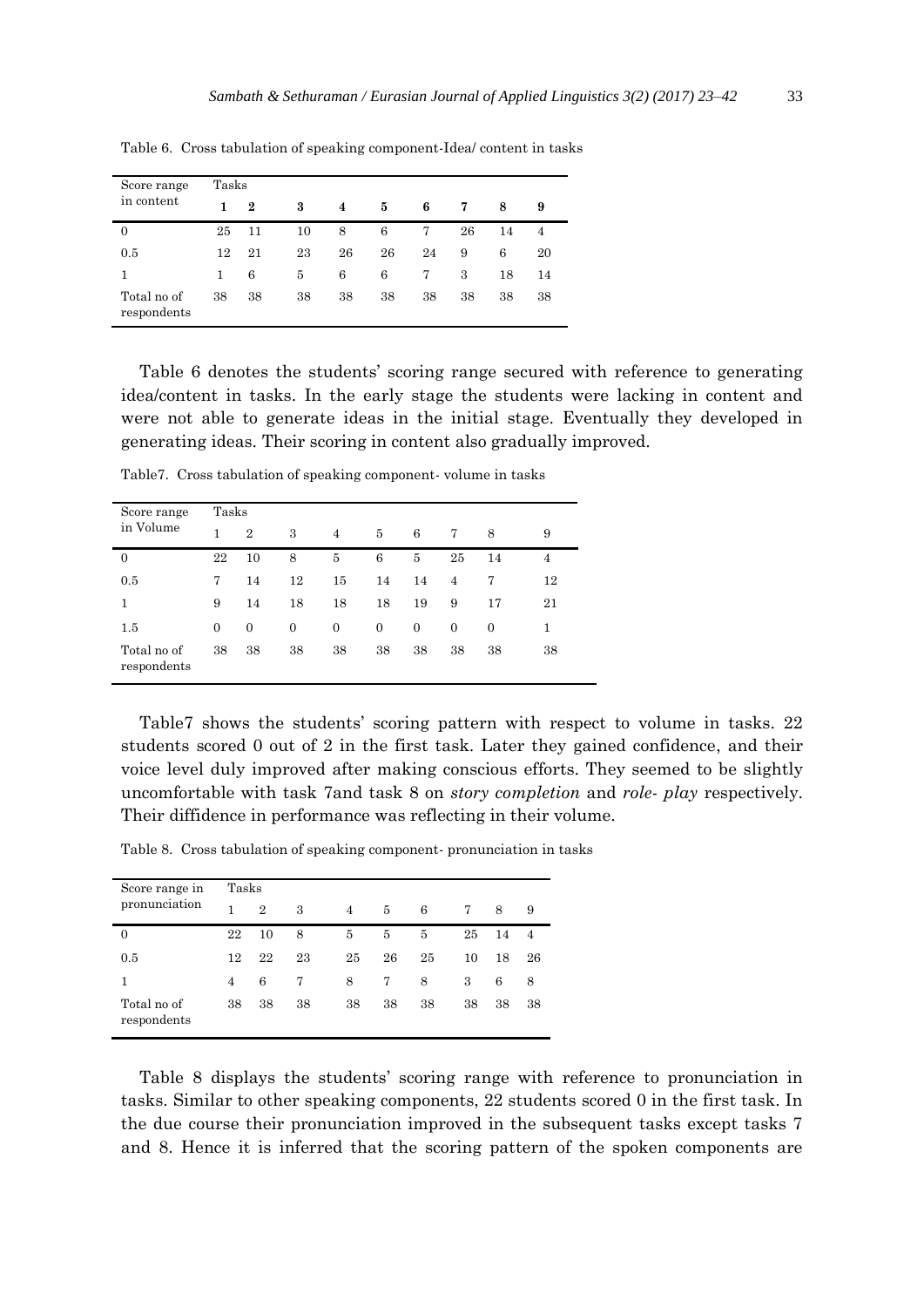interrelated within its aspects, and it is reflected in the overall oral performance of the students in the tasks. It is observed that there is no wide deviation in the aspects of the spoken components with respect to their performance in the tasks. If the students were able to generate content cohesively, the other aspects like grammar, volume, pronunciation and fluency would be in place.

#### *6.3. Independent sample t-test for spoken components in post-task*

Independent sample t-test was computed to compare the mean scores of each speaking component in the post-task score of the control and experimental groups. The mean and standard deviation of the scores are tabulated in the table 9.

| Test Component | Group        | N  | М    | S.D  | T Value | P    |
|----------------|--------------|----|------|------|---------|------|
| Fluency        | Experimental | 38 | 2.28 | 0.60 | 7.45    | 0.01 |
|                | Control      | 38 | 1.13 | 0.73 |         |      |
| Grammar        | Experimental | 38 | 0.96 | 0.21 | 10.17   | 0.01 |
|                | Control      | 38 | 0.42 | 0.24 |         |      |
| Idea/Content   | Experimental | 38 | 0.72 | 0.25 | 5.16    | 0.01 |
|                | Control      | 38 | 0.41 | 0.28 |         |      |
| Volume         | Experimental | 38 | 0.89 | 0.24 | 6.00    | 0.01 |
|                | Control      | 38 | 0.50 | 0.33 |         |      |
| Pronunciation  | Experimental | 38 | 0.74 | 0.25 | 6.08    | 0.01 |
|                | Control      | 38 | 0.39 | 0.24 |         |      |
| Total          | Experimental | 38 | 5.63 | 1.13 | 8.46    | 0.01 |
|                | Control      | 38 | 2.86 | 1.68 |         |      |

Table 9. Independent samples t-test for spoken components in post-task

\*M = Mean, \*\*SD = Standard Deviation

The above table reveals that there is a substantial difference between the control and experimental groups in the post-task score in terms of fluency, grammatical ability, idea/content, volume, pronunciation and total score (p< 0.01). It is obvious that experimental group has shown considerable improvement over the control group. The table explicitly indicates that the implementation of oral communicative tasks has proved to have developed the speaking ability of the experimental group and helped the group to overcome the speaking constraints. The mean scores of both groups' performance in post-task are vividly depicted for better comprehension in the figure below (see Figure 1).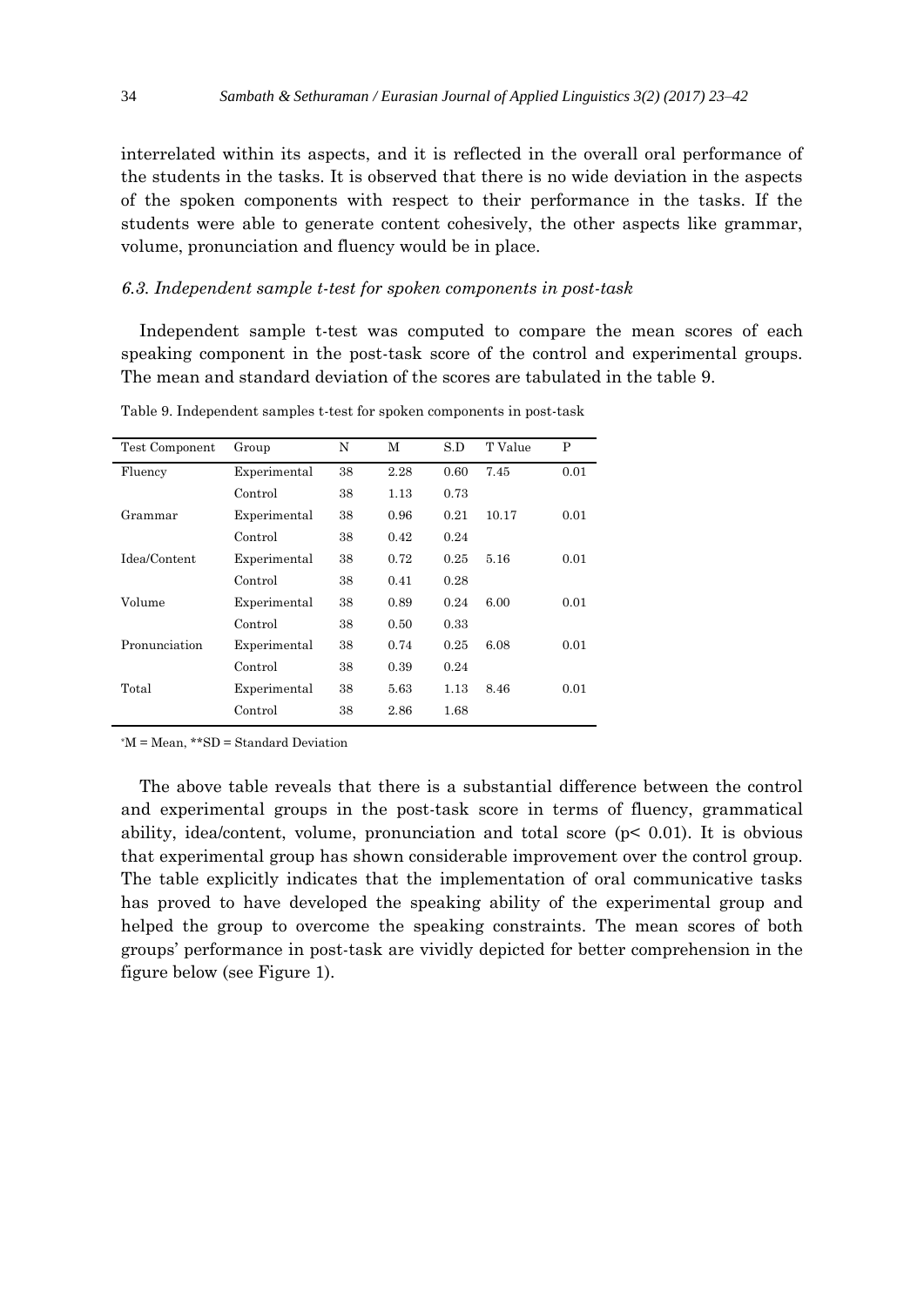

Figure 1. Results of Comparison of Speaking Components

Figure 1 indicates that the experimental group had performed better than the control group in the post-task components based on the analytic parameters of the CEFR. Therefore it can be concluded that the experimental group outperformed the control group in their speaking proficiency.

#### **7. Discussion**

# *7.1. Research question 1*

The experimental group faced many constraints while performing the OCT. Majority of the participants were first time speakers and were affected by their fear of failure. The stage fear prevented them from speaking and comprehending the prompting cues. Aydin (2008) investigated the source and levels of fear of negative evaluation and language anxiety among Turkish EFL learners. The result indicated that fear of negative evaluation itself to be a source of language anxiety. Ozturk and Gurbuz (2014) examined the determining factors of speaking anxiety in Turkish EFL context and found that pronunciation, immediate questions, fear of making mistakes and negative evaluation as the major cause of EFL speaking anxiety. The participants of this study also were perplexed with this kind of speaking anxiety. The students could not practice and prepare for the tasks in the home environment due to incompatible sociolinguistic atmosphere, and their inability to generate sentences in English on their own.

Many found it difficult to convey a message or an idea. They seemed to be lacking in discourse ability of organizing thoughts. This was explicit when learners could not express themselves cohesively relevant to the context. This was found to be a major impediment in their oral proficiency. They either produced half sentences in their speech or had false starts. They were unable to speak clearly, and their voice level reduced due to their shyness, inhibition and lack of confidence. Few had L1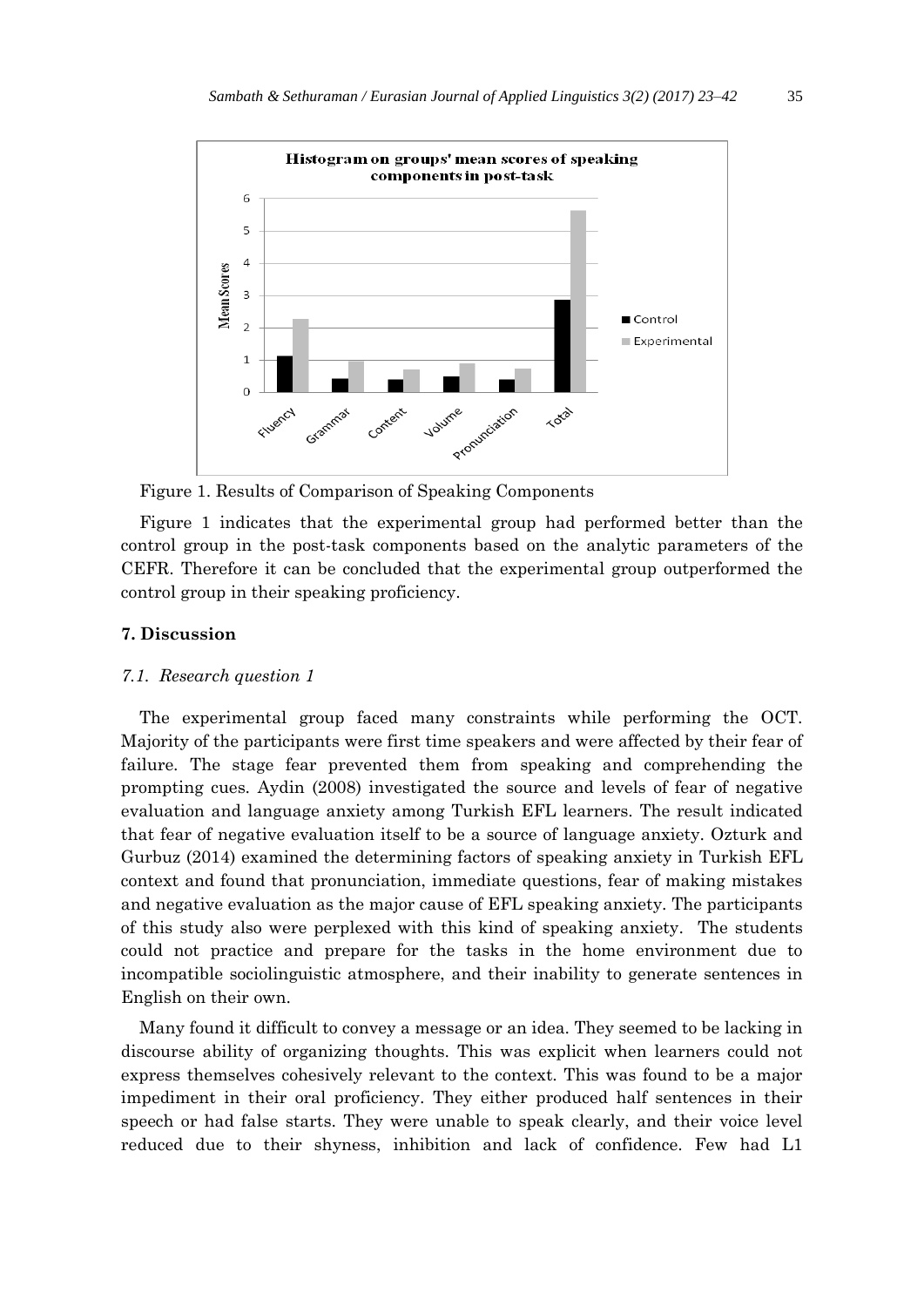interference in their speech. Some of them mumbled, left unnecessary and unnatural pauses in their speech, as they searched for the right word. Some used fillers like, aaah, uumm, and, I, etc. The teacher focused on enabling the students to organize their thoughts, form logical progression of ideas and then the teacher focused on improving the delivery mechanism.

Many learners had poor vocabulary and lack of knowledge in grammar. The inappropriate words and incorrect sentences reflected their shortcomings in the task performance. They mispronounced the words in their presentation. Similarly, Tokoz-Goktepe (2014) inquired the speaking problems of ninth-grade high school Turkish EFL learners and found that the students' problems in speaking English were mainly due to insufficient language and content knowledge, limited contact with English outside the classroom, and the misdirected methods and materials used in the classroom.

Students' resistance to participate in oral communicative tasks was noted as another significant limitation. Some students avoided eye contact with the audience in their participation and kept their face down. They had lack of motivation to carry out certain tasks. They had no idea of performing an individual extemporaneous task. Moreover, their speaking constraints were due to their lack of exposure in the second language. Most of the learners were habituated to read academic texts in the L2. Hence the students' language was restricted to fixed diction and sentence structures pertaining to their academic context. The teacher enabled the learners to use learner strategies to overcome the constraints they faced in their task performance. They wrote in mother tongue, and approached the facilitator for L2 equivalent. They also elicited cues from their peers' speech and incorporated in their content knowledge use. They learnt to make intelligent guesses and used contextual clues in comprehension (Rubin & Thompson, 1982, as cited in Brown 2001: 132-133).

# *7.2. Research question 2*

The factors affecting the speaking skills of ESL learners can be broadly categorized into four as: psychological, pedagogical, linguistic and sociological (Shanmugasundaram, 2013). The language proficiency of the participants varied as majority of them were from regional medium schools and others from English medium schools. Even the English medium students lacked expected language proficiency due to lack of exposure. From their body language and facial expressions it was evident that the students (participants) had high level of anxiety. For instance they were initially hesitant and reluctant to perform the tasks. MacIntyr and Gardner (1991) emphasize that the feeling of anxiety can cause many problems in the acquisition, retention and production of language. The students struggled with speaking English as their anxiety led to unintended problems such as fear of speaking in front of all, not being understood by others and inferiority problems. Discouragement by friends /peers seems to be a dominant factor in the study. As Jianing (2007) explains in her work "To protect themselves from being laughed at, the students are reluctant to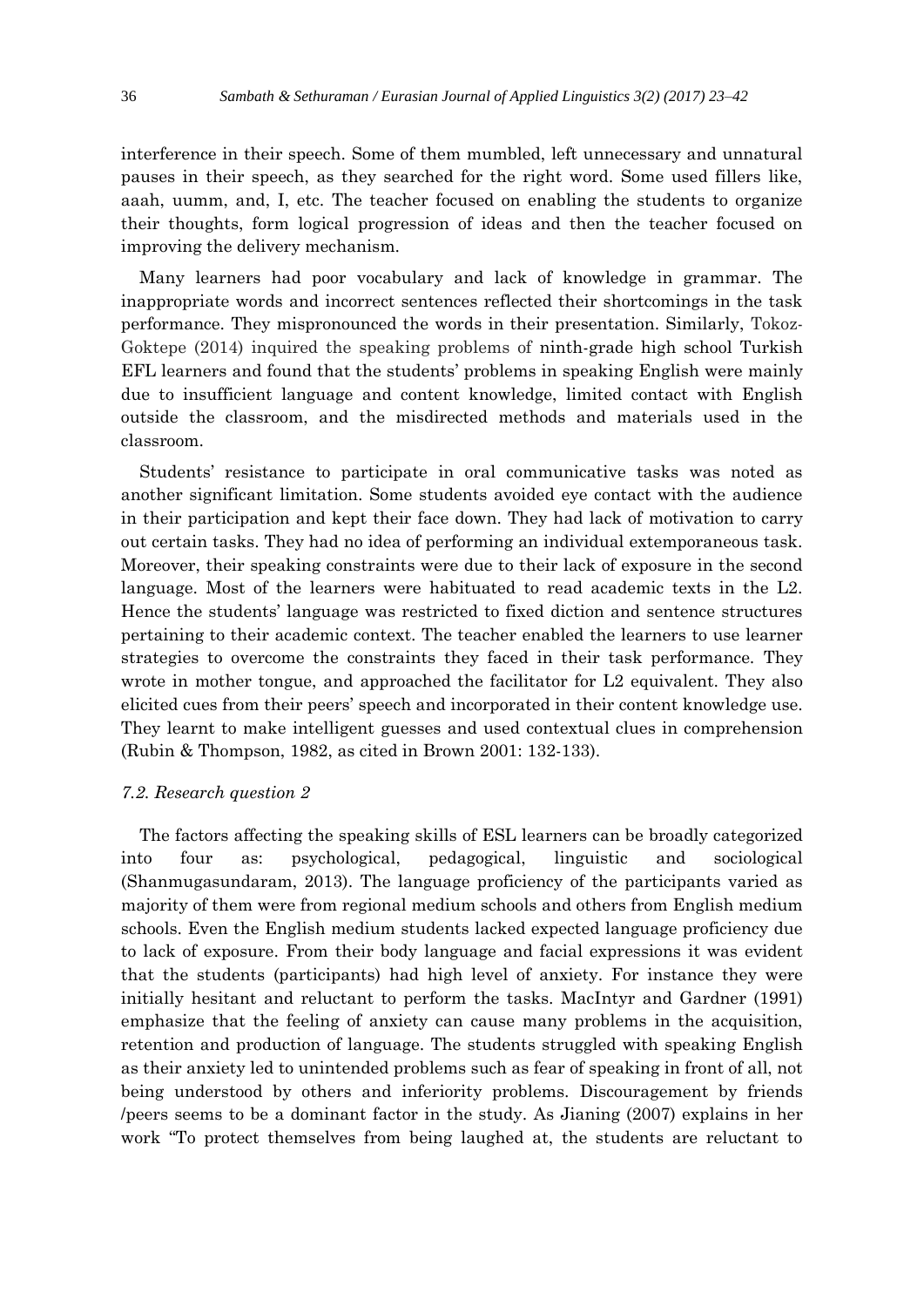speak English….the less they speak, the less they improve their speaking skills, and the more they are afraid of speaking" (p.1), the students had fear of being insulted or teased when they tried to open a conversation in English with friends. Most of the students seemed to have inferiority complex. The students who hailed from Tamil medium schooling believed that they could not learn to speak in English, and it was possible only for English medium students. Besides at the sociological level, their home atmosphere was not congenial and helpful in practicing L2. The attitude of some students was not positive towards learning English. Furthermore, many had constraints at the linguistic level, such as lack of coherence in their utterance, problems in pronunciation, lack of vocabulary, lack of knowledge in grammar etc. Liu and Jackson (2009) claimed in their study that lack of vocabulary was regarded as a predominant impediment for spoken communication by Chinese English learners. In this study too, the participants considered their inadequacy in vocabulary as prevalent obstacle in their task performance. The factors that come under pedagogical level which affect the speaking skill of the learners are the teaching and learning methods practiced in their schools viz.., teachers' use of mother tongue in English classroom, absence of interactive sessions in English and lack of exposure etc. Although the importance of spoken proficiency in English was felt by the students, they seemed to be lacking interest in executing speaking activities as they would not be assessed in the end semester. They wanted to concentrate more time on examoriented exercises.

# *7.3. Research question 3*

The teacher's role is instrumental in training the students in OCT classes to attain L2 oral proficiency. The researcher applied the strategies specified in Dornyei (2001) in implementing the tasks. The facilitator demonstrated the tasks to the students and consistently showed personal interest in developing their speaking proficiency in English. She promoted the development of group cohesiveness and associated slow learners with their enthusiastic peers in the task on listing of five to do's. She cultivated their interest in L2 learning and explained the utility of L2 in the real-life situations. The facilitator made learning more pleasant and provided positive feedback throughout the sessions (Dornyei, 2001). The facilitator subdued their psychological barriers by providing motivation, encouragement and maintaining conducive classroom environment. The classroom turned to be a learner-centered classroom, a kind of classroom in which the focus is on the active involvement of learners in the learning process. The teacher organized demonstrative sessions on tasks such as discussing similarities and differences to enhance the understanding of tasks by the learners and to subdue their impediments such as their fears and inhibitions. The teacher overcame the linguistic constraints of the students through her interactive classes and feedback sessions. The teacher assured that all the students would be given equal opportunity. Dornyei (2001) states that the teacher needs to understand the learners' needs and goals, communicate trust and respect for them, acknowledge their different needs and learning style, and give feedback on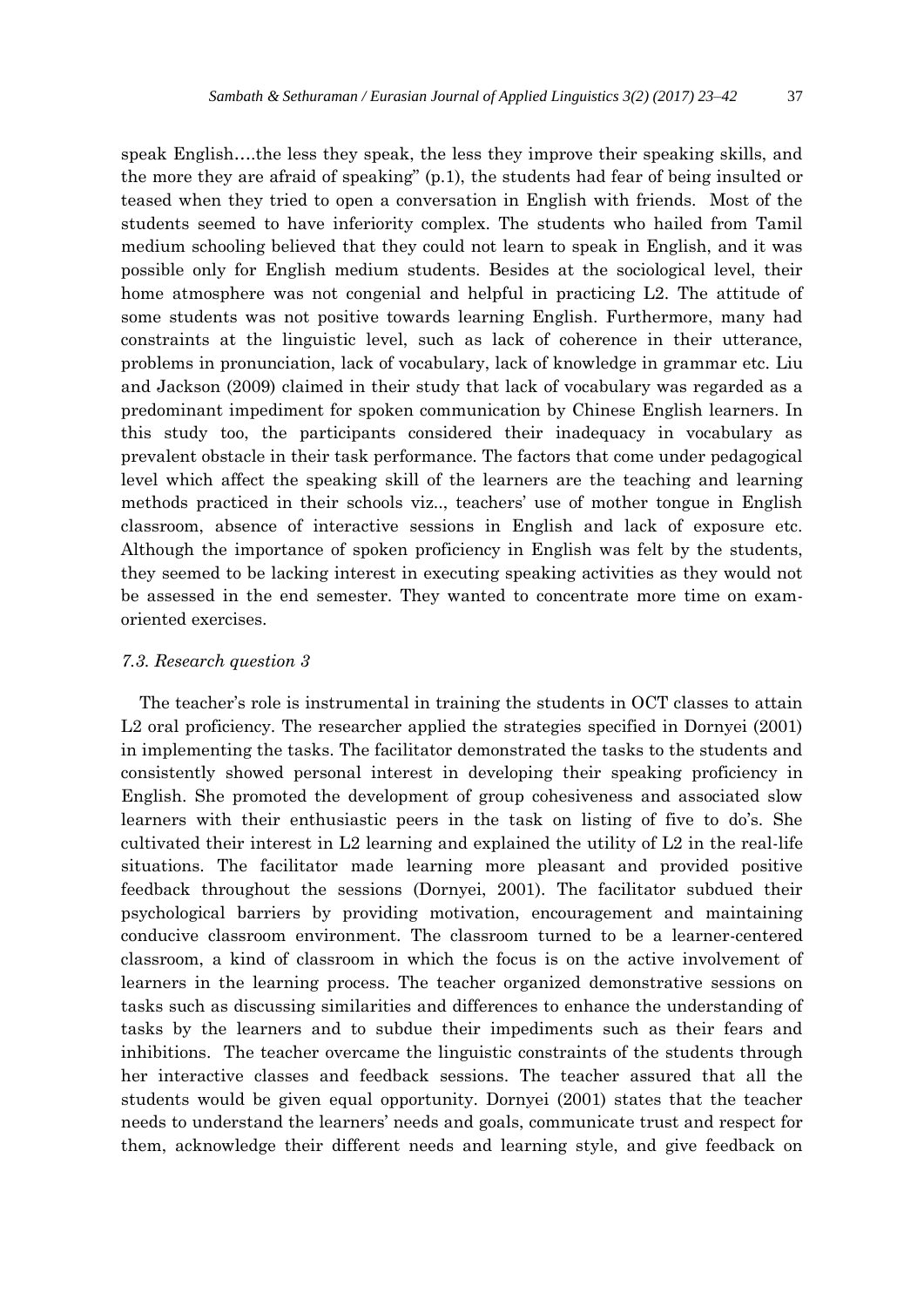their learning and all these would help in developing their confidence and selfesteem.

The researcher cum facilitator in this study encouraged the students and motivated them to participate in the tasks. The students were made to interact with their peers in role play tasks to overcome their constraints in speaking performance. Their participation increased their confidence level to make oral presentation. Benson (2001) indicates that learner-centered teaching is effective in generating more student participation and target language output and also in encouraging students to take more personal responsibility for their learning. Yet some of the slow learners felt inhibited to participate in the class interaction in initial task on listing 10 activities of given professionals and the facilitator paired them with enthusiastic high performance learners and shared the challenging tasks. The slow learners started to acquire the nuances of delivering content with logical progression of ideas. The facilitator enabled them to select the right word, structure a sentence, suggest an alternative word, and correct an ill-constructed sentence or their mispronunciation. The facilitator also helped the students to think in English. The learners were made to read aloud to overcome their pronunciation problems. In the due course, the facilitator enabled the students to overcome the barriers and volunteer in taking up the tasks. During the oral communicative tasks, the comments and feedback provided by both the peers and the facilitator helped the students to perform better in the subsequent oral tasks. The facilitator motivated the learners by making them work in pairs and groups and act as an audience. Majority of the students aspired for more number of OCT sessions that exhibits their interest in this interactive learning environment. Edge (1989) states teachers' feedback should encourage students' learning steps and pointing out the error would be too negative. The teacher never failed to appreciate the smallest effort made by the learners in the task performance. Students were the center of the learning process and were enabled to share more responsibilities in their learning of speaking skills. In this line, they were given opportunities to improve their working knowledge in English, and in turn become independent speakers. This brings about decisive change in the teacher's role from an authoritarian to a facilitator, organizer, helper, and language adviser. This is consistent with the study of Mohammadipour and Rashid (2015).

#### *7.4. Research question 4*

Cluster analysis which was based on the students' motivation level, performance, and enthusiasm, was computed to interpret their improvement from pre to post-task. Four clusters were arrived based on their improvement percentage and named as, high level of improvement, above average, average, low level of improvement.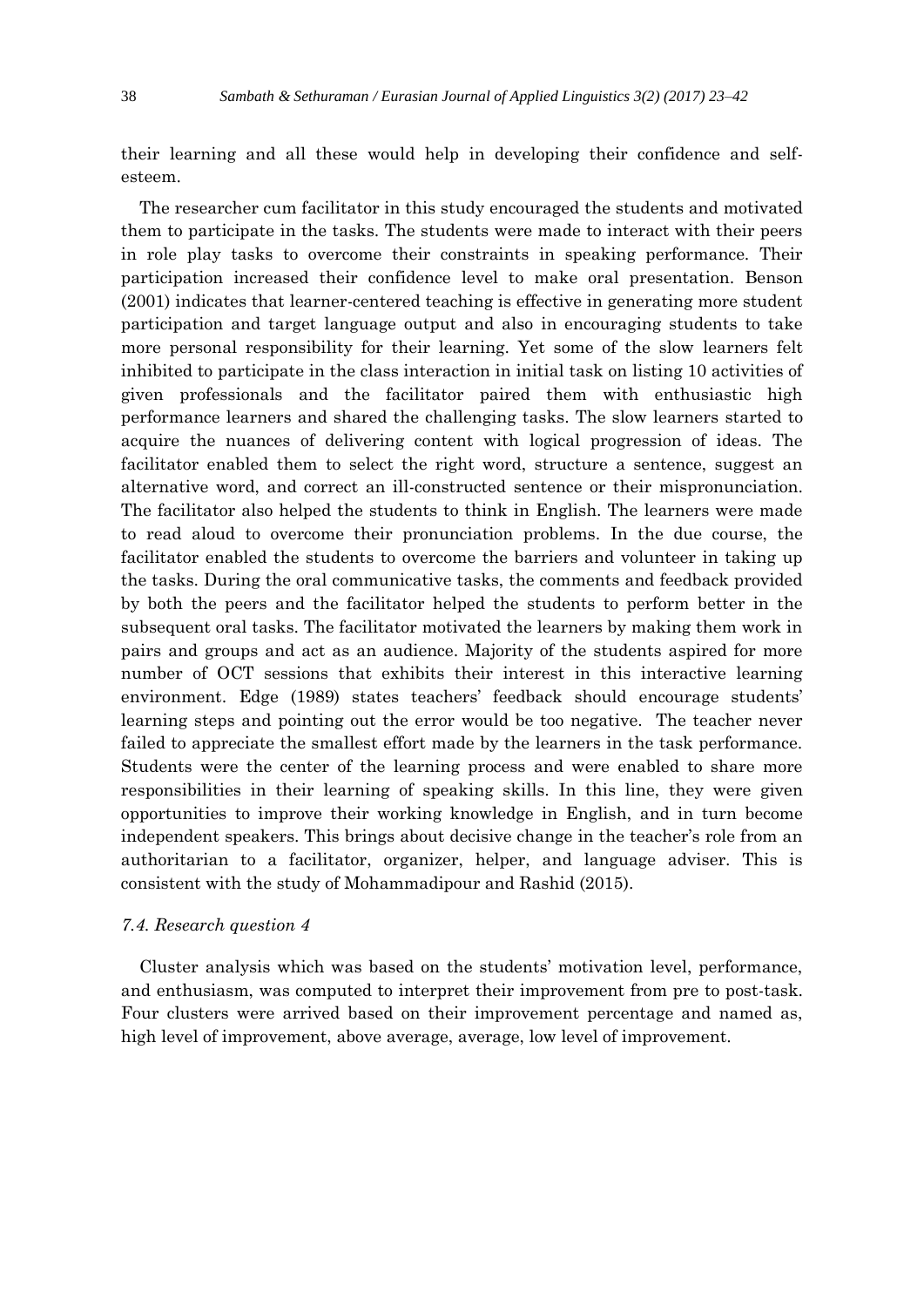| Cluster No. | Name of the category      | Percentage of improvement | No. of students |
|-------------|---------------------------|---------------------------|-----------------|
| Cluster-1   | High level of improvement | 100%-83%                  | 4               |
| Cluster-2   | Above average             | 71%-55%                   |                 |
| Cluster-3   | Average                   | 50%-37.5%                 | 12              |
| Cluster-4   | Low level of improvement  | 33%-18%                   | 15              |
|             |                           |                           |                 |

Table 10. Improvement level of students in four clusters

As the table shows a considerable number of students fall in the first 3 cluster namely, high level, above average, and average. Out of 38 students in the class, a substantial number of students (n=23) have shown improvement in their spoken proficiency after attempting the oral communicative tasks. Even in cluster-4 of low level improvement, 8 students were sustaining better performance in all the tasks. In the high level of improvement cluster, the students' motivation level was high, and they participated in all the activities. They gradually progressed in their oral performance. Though they found it difficult to perform the tasks initially, they tried with the help of the facilitator and their peers. Participant 23 in the beginning could not speak clearly due to lack of vocabulary and grammatical knowledge. But her motivation level was high that she concentrated working on the tips given by the facilitator towards her progress. She never hesitated to seek the facilitator's help in performing the activities. In the above average cluster, Participant 2, Participant 9, Participant 15, and Participant 16 performed well in the later activities. They looked forward to the OCT sessions and felt the need to improve their language proficiency. They worked for their progress and approached the facilitator to select a right word, or structure a sentence, or grammar correction.

In the average cluster, the participants were highly inhibited and shy. Even those who were proficient enough to speak English, felt hesitant to take part in the classroom activities. Some of them were bold enough to take part in the oral communicative tasks, but they were inadequate in vocabulary and grammar. Despite the efforts of the facilitator, they slowed down in their progress. They could not show steady improvement, as they had some difficulty in constructing sentences and expressing their thoughts.

The low level of improvement cluster has two different levels of students – the better performers in the pre-task, who felt that the task-1 of *listing out activities of given profession* was monotonous as they were not patient to listen to their peers' performance and the other group of students who were reticent, did not involve in the activities due to their lack of proficiency. The proficient participants were well ahead of others in performing the tasks and moreover they took part in all the tasks as well. The reticent students were reluctant and disinclined to participate in the oral communicative tasks. When they were compelled to perform activities, they were resistant and undemonstrative. They seemed to be uncomfortable throughout the session and absented themselves deliberately for some sessions. Peloghities (2006) states that real-life interactions, a significant factor for second language acquisition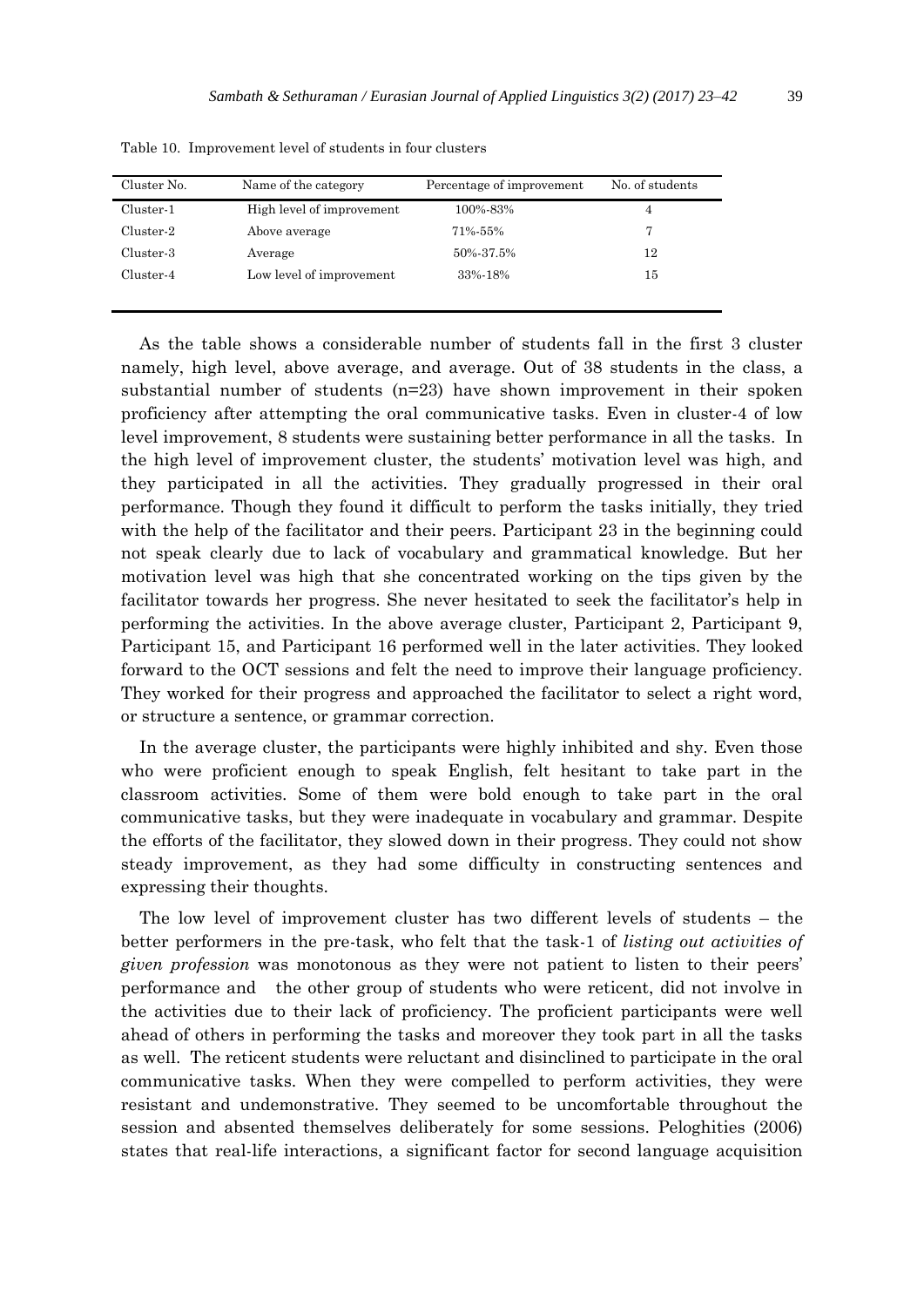"demand a great deal of spontaneity and the ability to cope with the unexpected" (p.48).It was taken into account that practicing OCT in the class would benefit the participants to use English in real situations as the interactions that happened in the classroom is a simulation of a real life activity. Willis (1996) indicates, "tasks are always activities where the target language is used by the learner for a communicative purpose (goal) in order to achieve an outcome" (p. 23). The OCT employed in this study proved to be effective in improving the speaking proficiency of the experimental group.

# **8. Conclusion**

This study was an attempt to improve the engineering students' spoken proficiency using oral communicative tasks. The OCT was implemented in a regular classroom atmosphere by observing and noting their impediments in speaking, recording students' progress, interacting and reflecting on various aspects of tasks and students' outcomes. The findings were drawn from the OCT performance of the participants, their constraints in speaking, the affective factors, and the pedagogical intervention which attempted to enable the students overcome their constraints in their speaking skill. The assigned tasks brought real life situations into the class, where students were provided opportunities to express their ideas and exchange their opinions. The students could express their ideas freely because they performed the activities in pairs and groups with their friends and the classroom had become more of a learnercentered environment. The study found that freedom of task selection encouraged the participants to feel comfortable and motivated to speak, and definitely minimized their constraints in speaking.

In the light of above discussion, it can be concluded that the constraints in speaking can be subdued and speaking proficiency of the engineering students can be developed using oral communicative tasks in the classroom. It is agreed that TBLT is particularly effective in breaking the barriers in speaking and enhancing the speaking proficiency of the learners when they are engaged in relatively similar real-life tasks. The factors affecting the constraints in speaking skills were addressed in this study. The effectiveness of the tasks implemented made the students realize their pitfalls in oral communication and improve their speaking proficiency. The result of the present study proved that 61% of the students had shown considerable improvement. In the experimental group of 38 students, 23 members participated in the oral tasks with involvement. The results clearly indicated that the students became aware of their constraints and improve their speaking skills gradually by involving them in oral communicative tasks. This study addressed one of the long ongoing issues of improving the speaking proficiency of the engineering graduates in the era of globalization. This experimental study explicitly indicates that the speaking proficiency of the students can be improved by devising OCT, and it also draws English teachers' attention towards their vital role of improving language proficiency of their learners in ESL context. Finally and perhaps most importantly it is suggested to undertake longitudinal study to obtain substantial results in future studies. The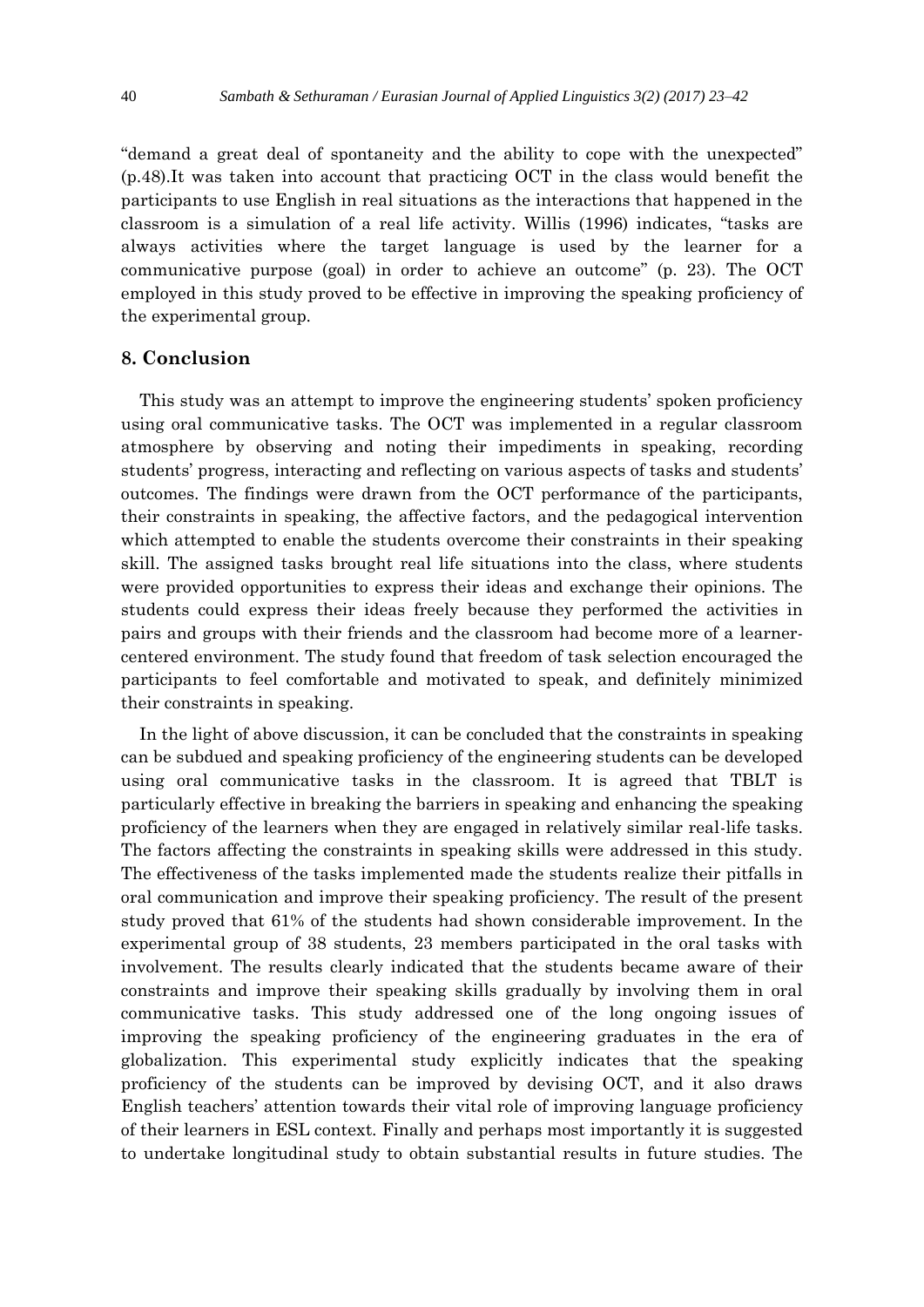cognitive and metacognitive strategies could be devised for rectifying learner constraints in their oral communicative tasks.

# **9. Limitations**

The researcher found less contact hours as the limitation of the study. The need to cover the syllabus and to keep pace with the rest of the topics/ portions mentioned in their course plan and to prepare the students for their periodical tests were to be considered. The researcher was also the observer in this study, she focused on improving the speaking proficiency of the experimental group by substituting an alternative for the inappropriate usage of word, or correcting an ill-constructed sentence rather than quantifying the errors. If there had been a separate observer, he/she would have quantified the list of constraints. In this study, the researcher focused on rectifying the constraints such as false starts, fillers, long pauses, mispronunciation, mother tongue usage, grammatical errors and helping the learners to overcome them in their task performance. It is also pertinent to note that errors were not persistent in the case of majority of the learners.

# **References**

- Aydin, S. (2008). An investigation on the language anxiety and fear of negative evaluation among Turkish EFL learners. *Online Submission*. Retrieved from <http://files.eric.ed.gov/fulltext/ED512266.pdf>
- Benson, P. (2001). *Teaching and Researching Autonomy in Language Learning*. London: Longman.
- Brown, H.D. (2001). *Teaching by Principles. An Interactive Approach to Language Pedagogy*. Englewood Cliffs: Prentice Hall.
- Bygate, M. (1987). *Speaking.* Oxford: Oxford University Press.
- Council of Europe (2001). *Common European Frame work of References for languages*: *Learning, Teaching, Assessment.* Cambridge: Cambridge University Press.
- Dörnyei, Z. (2001). *Motivational Strategies in the Language Classroom*. Cambridge: Cambridge University Press. DOI: http://dx.doi.org/10.1017/CBO9780511667343
- Edge, J. (1989). *Mistakes and Correction.* Longman Keys to Language Teaching. Harlow: Longman.
- Ellis, R. (2002). The evaluation of Communicative Tasks. In B. Tomlinson (Ed.), *Materials Development in Language Teaching*. Cambridge: Cambridge University Press. 217-238.
- Ellis, R. (2003) Task*-based Language Learning and Teaching*. Oxford: Oxford University Press.
- Harmer, J. (2007). *How to Teach English-New edition*. Harlow: Pearson Education Limited.
- Horwitz, E. K., Horwitz, M. B., & Cope, J. (1986). Foreign language classroom anxiety. *The Modern Language Journal*, *70*(2), 125-132.
- Jamila , M. (2013). Use of Learner Autonomy in Teaching Speaking by Tertiary Level English Language Teachers in Private Universities of Bangladesh. *IOSR Journal Of Humanities and Social Science*, *18*(4), 29-43.
- Jianing, X. (2007). Storytelling in the EFL Speaking Classroom. *The Internet TESL Journal*, *13*(11), Retrieved on April 10, 2010 from [www.iteslj.org.](http://www.iteslj.org/)
- Juhana. (2012). Linguistic Factors that Become Students' Obstacles to Speak in English Class. *Journal of Education and Practice,* 3(12), Retrieved on 25.10.2016 from [www.iiste.org.](http://www.iiste.org/)
- Kothari, C.R. (2004). *Research Methodology: Methods and Techniques.* New Age International: New Delhi.